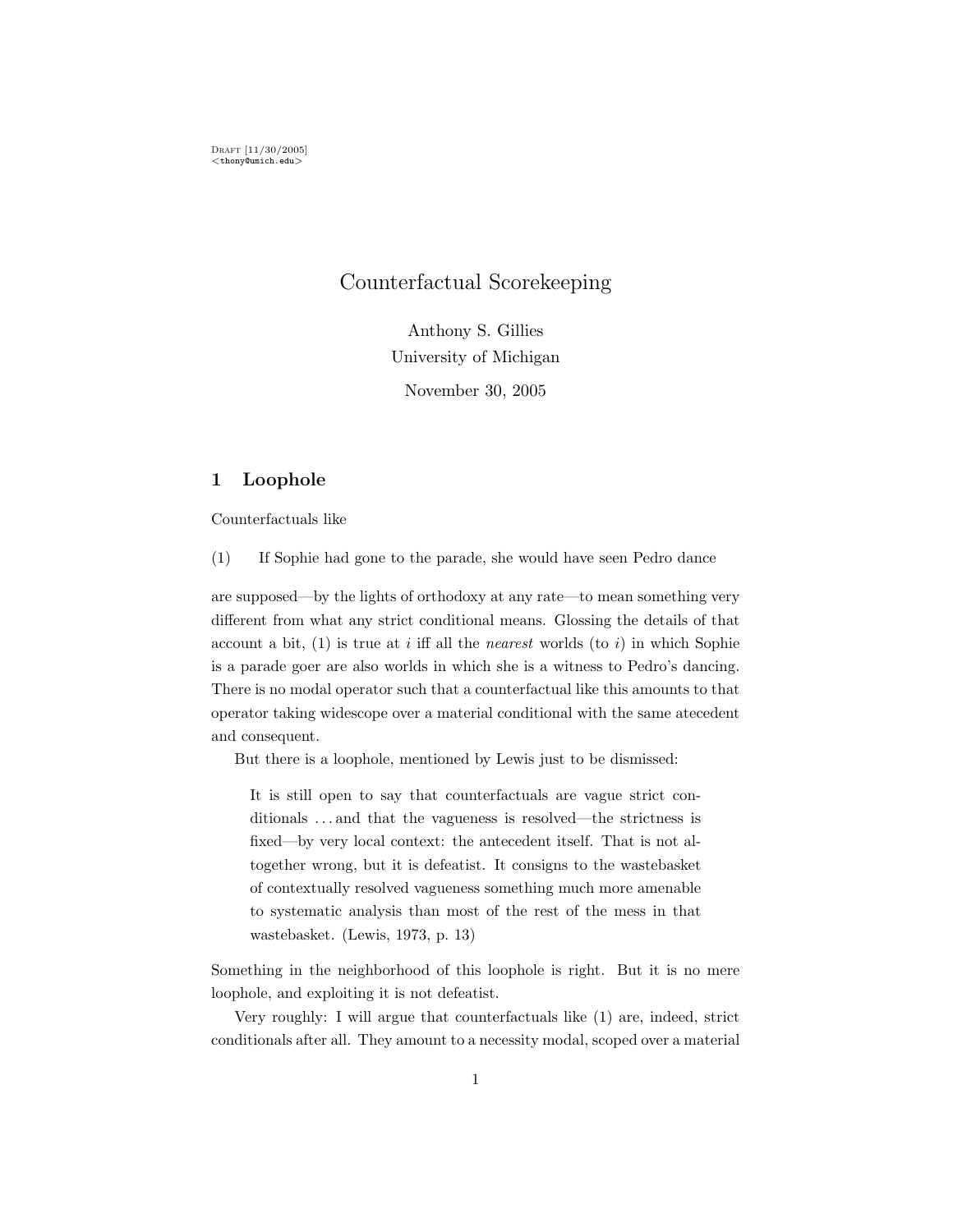conditional, just which such modal being a function of context. The denotation of the modal is a function of the set  $s$  of worlds over which it quantifies, s's value being a function of (among other things) material in the if -clause. A bit more precisely: counterfactuals carry an entertainability presupposition that their antecedents be possible with respect to the counterfactual domain. A successful assertion of a counterfactual in context can change the conversational score, selecting a domain that satisfies the presupposition. It is with respect to the score thus changed that the counterfactual is a strict conditional. If the utterance is unsuccessful—if there is disagreement between the conversational partners about whether the score should be so changed—then there is no accommodation of the entertainability presupposition and the story I want to tell will be idle. That is welcome: my interest is less in the content of counterfactuals than it is in getting straight about their context change potential—how successful utterances of stretches of counterfactual discourse change the information state of a hearer when she accepts the news conveyed by it.<sup>1</sup>

To see that this kind of story is not the stuff of defeatism we only have to see that the interaction between context and semantic value, mediated by a mechanism of modal accommodation, can be the stuff of formal and systematic analysis. And so we will. To see that this is not a mere loophole, we only have to see that facts about counterfactuals in context—the discourse dynamics surrounding them—are best got at by the kind of story I want to tell. And so we will.

## 2 Thinning

A hallmark of counterfactuals is that they do not allow for thinning of their antecedents—take a contingently true counterfactual: it is just not so that you can always retain its truth by conjoining an arbitrary bit to its antecedent. Lewis famously used just this fact about counterfactuals to argue that they cannot be strict conditionals. An example:

(2) a. If Sophie had gone to the parade, she would have seen Pedro dance; but of course,

<sup>&</sup>lt;sup>1</sup>The problems I am interested here have to do with the relationship between counterfactual and context. So I will be ignoring how the semantics of counterfactuals interacts with factual discourse. Put another way: I am interested in problems about how conversation score is affected by counterfactuals and not how that score, once changed, might be reset by some bit of factual discourse.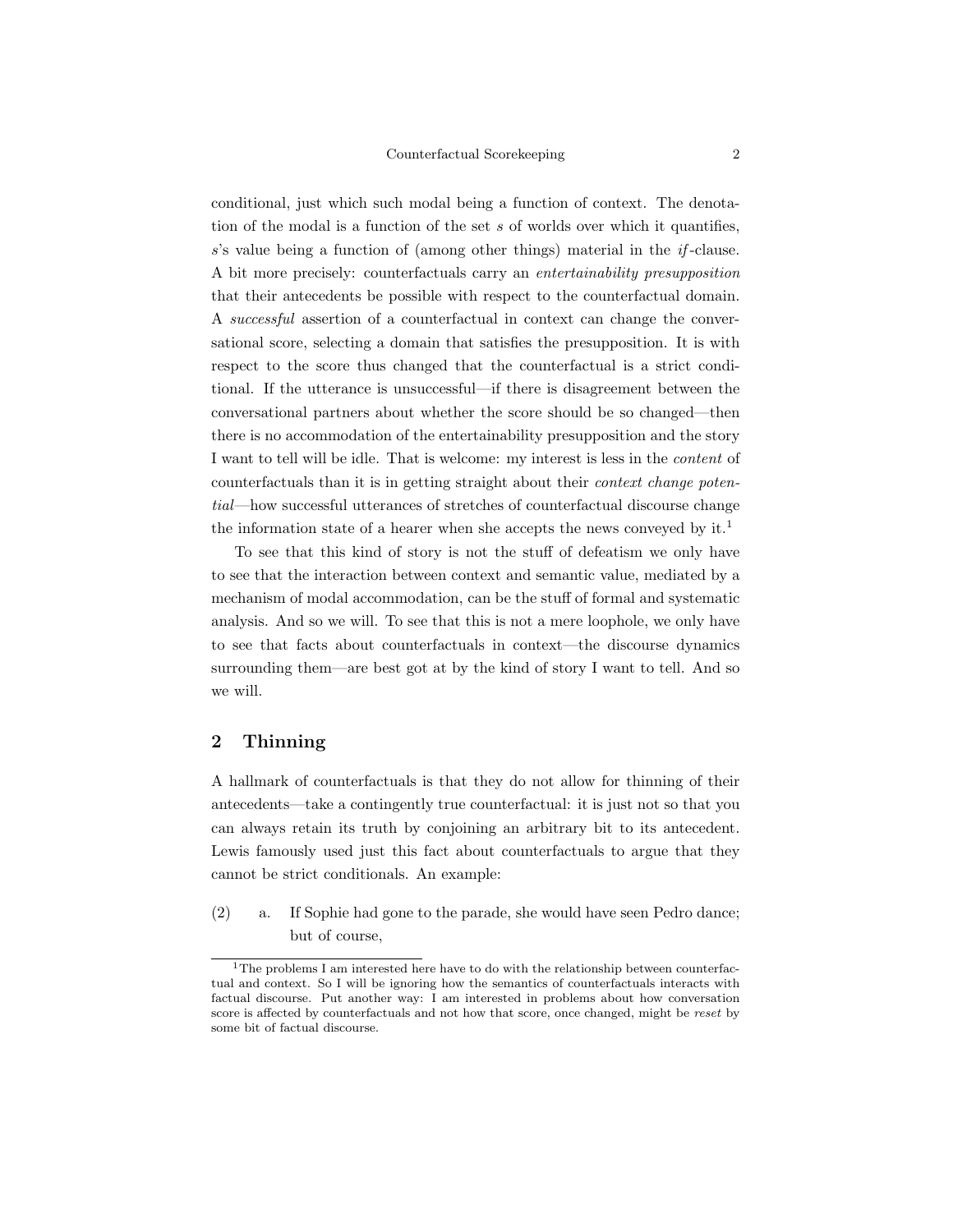b. if Sophie had gone to the parade and been stuck behind someone tall, she would not have seen Pedro dance.

If counterfactuals could be thinned—their antecedents strengthened—then conjunctions like (2) would be inconsistent.<sup>2</sup> But Sobel sequences like this are not inconsistent. And, of course, it is a fact about strict conditionals that they permit such thinning.

Take any strict conditional  $\square(p \rightarrow q)$ , and suppose that the modal is given a very standard semantics relativized to a relevant domain  $s_c$  (assigned or inherited from context  $c$ :

(3) 
$$
\llbracket \Box \varphi \rrbracket^{c,i} = 1 \text{ iff } s_c \subseteq \llbracket \varphi \rrbracket
$$

Analyzing (2) as a conjunction of such strict conditionals is a disaster.<sup>3</sup> Assuming (2a) is true, there seems to be no room for (2b) to be true as well. The set of worlds in which Sophie is a parade goer includes the worlds in which she is a parade goer and gets stuck behind someone tall—a *fortiori* the set of worlds in  $s_c$  in which Sophie is a parade goer includes the worlds in  $s_c$  in which she is a parade goer and gets stuck behind someone tall. Whence, if the former are included in the set of worlds where she is a witness to Pedro's dancing, so must be the latter. And that—barring our loophole—is pretty bad news for any strict conditional analysis.

But thinning cuts both ways. Although the conjunction in (2) is unremarkable, not so in reverse order:

(4) ??If Sophie had gone to the parade and been stuck behind someone tall, she would not have seen Pedro dance; but of course, if Sophie had gone to the parade, she would have seen Pedro dance.

<sup>2</sup>With just a little ingenuity we can produce sequences like this of indefinite length, the conditionals in them oscillating from a true counterfactual to a slightly thinned false one to a slightly more thinned true one to an even slightly more thinned false one . . . . Such sequences are often called "Sobel sequences" (Sobel, 1970).

<sup>&</sup>lt;sup>3</sup>Three formal conventions. First: officially a context is a pair  $c = \langle s_c, i \rangle$ , and so the denotation function should be  $\llbracket \cdot \rrbracket^{(s_c,i),i'}$  where i' is the index of evaluation. But we will<br>ignore embeddings throughout: so lot's be a bit sloppy treating i as both index and part of ignore embeddings throughout; so let's be a bit sloppy, treating  $i$  as both index and part of the context. For the same reasons, we can omit reference to c outright. Second: nevermind that i appears only on the left-hand side of (3):  $s_c$  will, in general, be a function of i. Third: assume, for now, that if a strict conditional is true throughout a given relevant domain, then that domain has some antecedent worlds in it.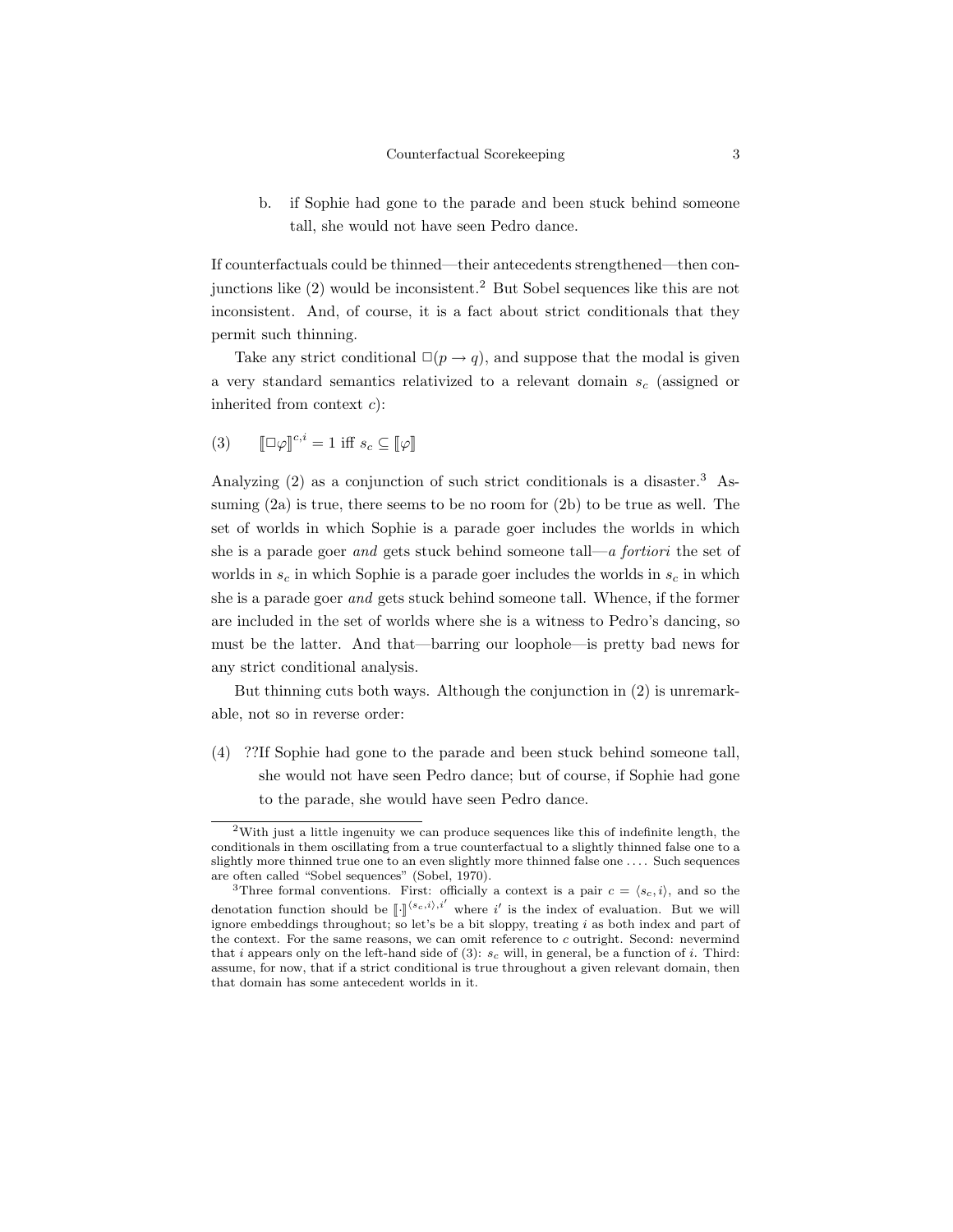Far from unremarkable, here we have what sounds for all the world like a contradiction.<sup>4</sup>

We might try to explain away this asymmetry insisting that, despite appearances, (4) is equally unremarkable—we have merely elided the qualification Sophie's view is unobstructed in the antecedent of the second conditional. Making this qualification explicit:

(5) If Sophie had gone to the parade and had her view been unobstructed, she would have seen Pedro dance.

Swapping (5) for the second conjunct of (4) would give us a pretty unremarkable sequence of counterfactuals—about as unremarkable as (2).

This diagnosis is wide of the mark. Agreed that such a sequence is unremarkable. Nothing much follows from that. If the qualification is implicit in (4) it must also be implicit in the original Sobel sequence (2). Consider:

- (6) a. If Sophie had gone to the parade and had her view been unobstructed, she would have seen Pedro dance; but of course,
	- b. if Sophie had gone to the parade and been stuck behind someone tall, she would not have seen Pedro dance.

But such a pair of counterfactuals could scarcely be evidence against thinning. The antecedent Sophie goes to the parade and she is stuck behind someone tall is simply not got from conjoining Sophie is stuck behind somone tall and Sophie goes to the parade and her view is unobstructed. So there is no elided qualification in (2), and this speaks—conclusively, I think—against positing it in  $(4).5$ 

Commuting the conjuncts is not good:

(ii) ??If the USA and all the other superpowers were to throw their nukes into the sea tomorrow there would be peace; but of course, if the USA were to throw its nukes into the sea tomorrow, there would be war.

We will look at von Fintel's analysis in Section 5.

<sup>4</sup>This was, I think, first pointed out by Irene Heim and reported in von Fintel (1999). The classic Lewis example is:

<sup>(</sup>i) If the USA were to throw its nukes into the sea tomorrow, there would be war; but of course, if the USA and all the other superpowers were to throw their nukes into the sea tomorrow there would be peace.

<sup>5</sup>Similarly for the pair in footnote 4: there may be some temptation to argue that the second (unhappy) sequence has an elided *only* or *alone* in the antecedent of the second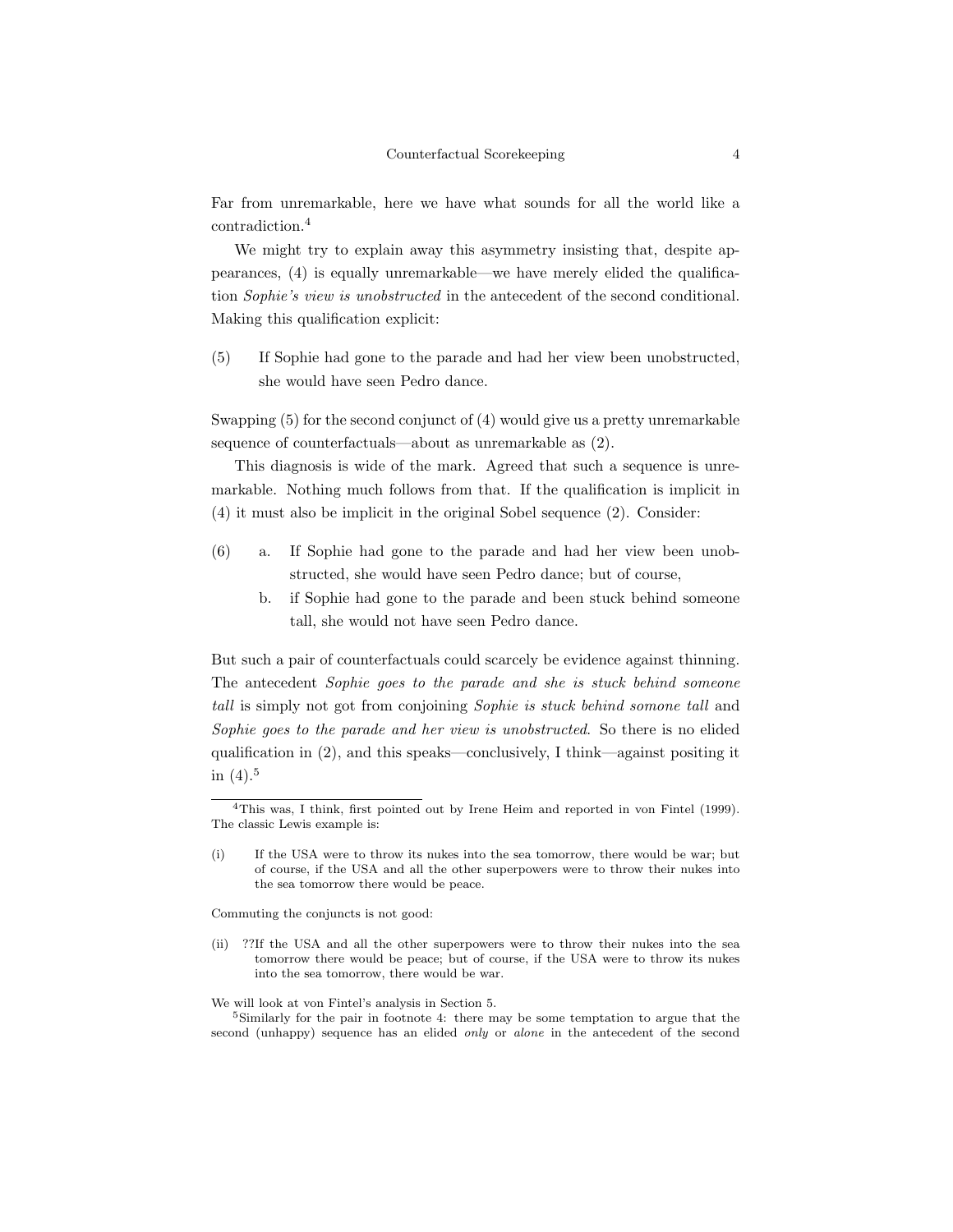The asymmetry between (2) and (4) is troublesome if, like the classic Stalnaker–Lewis semantics, counterfactuals are treated as variably strict conditionals. Since the nearest sphere permitting that Sophie goes to the parade is not guaranteed to include the nearest sphere in which both Sophie goes to the parade and is behind someone tall, (2) is rightly predicted to be consistent. Changing the order in which we find the nearest permitting spheres does nothing to change these facts, and so (4) is also predicted to be consistent.

The point of a Sobel sequence is that counterfactuals are resource-sensitive. The point of a Sobel sequence's ugly cousin—got by reversing the order of the counterfactuals—is that counterfactuals are resource-affecting. There is important interaction between counterfactual antecedents and the parameters of context relevant to their semantics. And that is something a story exploiting the loophole might shed some light on.

### 3 Gloss

Suppose counterfactuals are strict conditionals. Then they are some necessity modal, scoped over a plain conditional. Just which modal depends on context.

Here is an intuitive gloss of the interaction between context and counterfactual. One of the resources provided by context is a domain of worlds over which modals quantify. If -clauses presuppose that their complements are entertainable. In the case of a counterfactual  $if$ -clause, the presupposition is that the complement be possible relative to the domain. Call such a (modal) presupposition an entertainability presupposition. This presupposition projects to the entire conditional.<sup>6</sup> If the presupposition isn't met—ceteris paribus and within certain limits—it is accommodated, the domain undergoing a bit of change to meet the presupposition. It is with respect to this post-accommodation domain that the counterfactual is a strict conditional.

It is easy enough to see how a story along these lines might handle the delicate facts about thinning. Take a Sobel sequence:

<sup>(</sup>thinned) conditional. We had better resist such temptations.

<sup>6</sup>A familiar sort of example of a presupposition triggered in an antecedent projecting:

<sup>(</sup>iii) If Sophie realizes that there is no more ice cream, there will be trouble.

The presupposition that there is no more ice cream, triggered by the factive *realizes*, projects to the whole sentence. So if counterfactual antecedents trigger entertainability presuppositions we should expect them to project to the counterfactuals as a whole.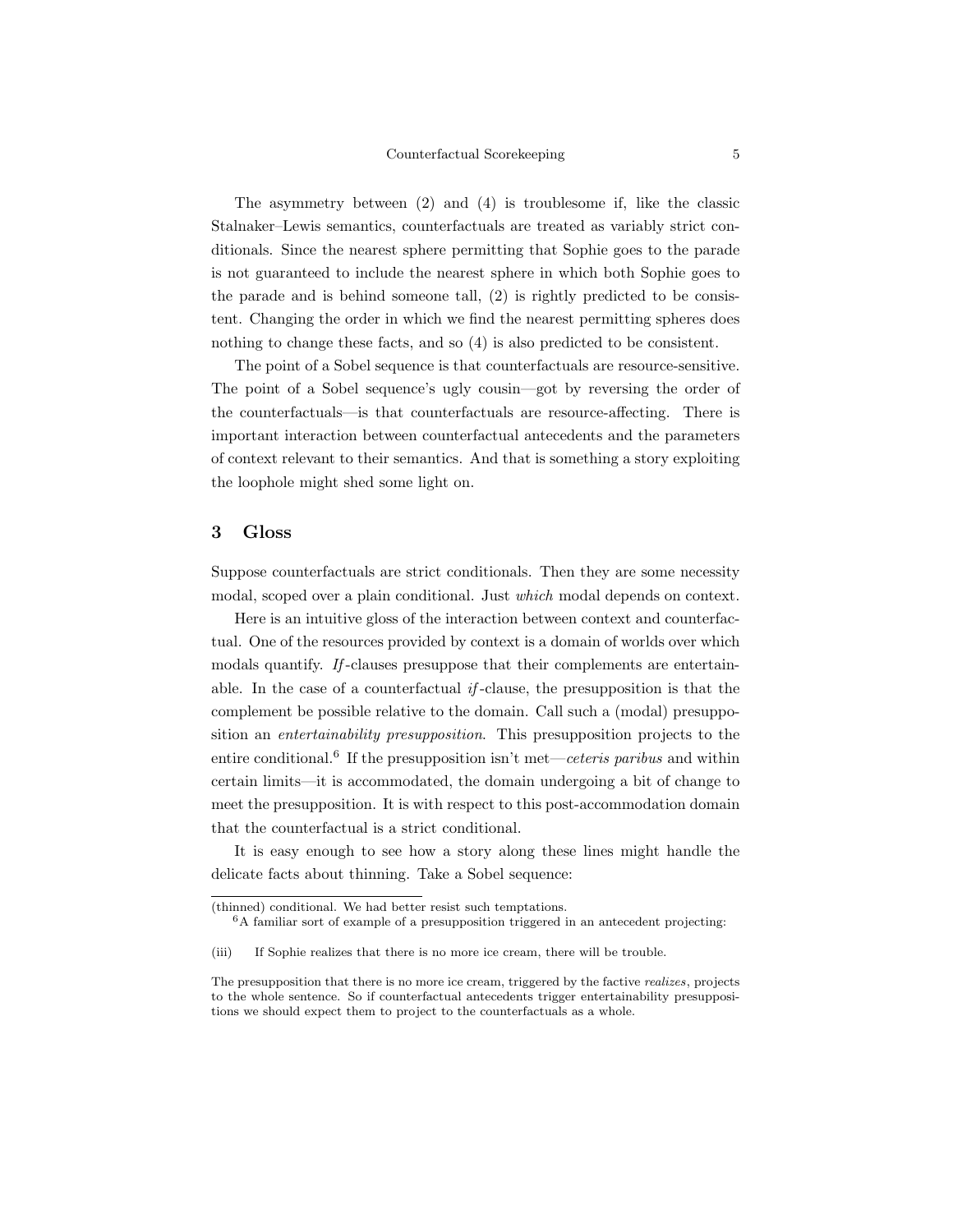(7) If had been p, would have been q; but of course, if had been  $(p \wedge r)$ , would have been  $\neg q$ 

The first conjunct presupposes (in the relevant sense)  $\Diamond p$ , and asserts that  $\square(p \rightarrow q)$ . Suppose the intial domain  $s_c$  has no p-worlds. Assume we accommodate:  $s_c$  shifts to a slightly larger domain incuding some. The necessity modal then takes this shifted domain as input to its semantics. Suppose that all  $p$ -worlds in this posterior domain are  $q$ -worlds (so that the first counterfactual is true with respect to this domain). The second (thinned) conditional presupposes (in the relevant sense)  $\Diamond(p\land r)$  and asserts  $\Box(p\land r \rightarrow \neg q)$ . But the domain  $s_c$ -shifted-by-the-first-conditional may well contain no  $(p \wedge r)$ -worlds the nearest p-worlds, after all, need not include the nearest  $(p \wedge r)$ -worlds. And so the domain expands a bit further, the necessity modal for this conditional taking this even larger domain as input to its semantics. And it is quite possible that every  $(p \wedge r)$ -world in this new domain is a  $\neg q$ -world. So it is that the second counterfactual is a strict conditional over a different, larger domain than is the first. No wonder Sobel sequences can be consistent.

Things are different when we look at a Sobel sequence's ugly cousin. For if we first interpret the thinned counterfactual, our domain gets pretty big straightaway: the thinned conjunct presupposes  $\Diamond(p \land r)$  and asserts  $\Box(p \land r \rightarrow$  $\neg q$ ). Suppose that in the (comparatively larger) post-accommodation domain all the  $(p \wedge r)$ -worlds are  $\neg q$ -worlds. This domain is the input for interpretting the original (unthinned) counterfactual. But the presupposition  $\Diamond p$  is already met here, and so there is no accommodating shift. But, by hypothesis, all of the  $(p \wedge q)$ -worlds in the big domain are  $\neg q$ -worlds. Whence not all of the p-worlds in this domain are q-worlds. The two strict conditionals end up quantifying over the same domain. No wonder a Sobel sequence's ugly cousin cannot be consistent.

What is left is to turn this intuitive gloss into a proper analysis. I will offer a first pass at an analysis, and then draw some initial comparisons. Finally, we will look at  $might$ -counterfactuals and refine the analysis.

### 4 Basics

The basic idea is simple. Suppose we divide the semantic labor of counterfactuals, factoring the meaning of a counterfactual into its entertainability presuppositions and its semantic value. Accommodating a missing presupposition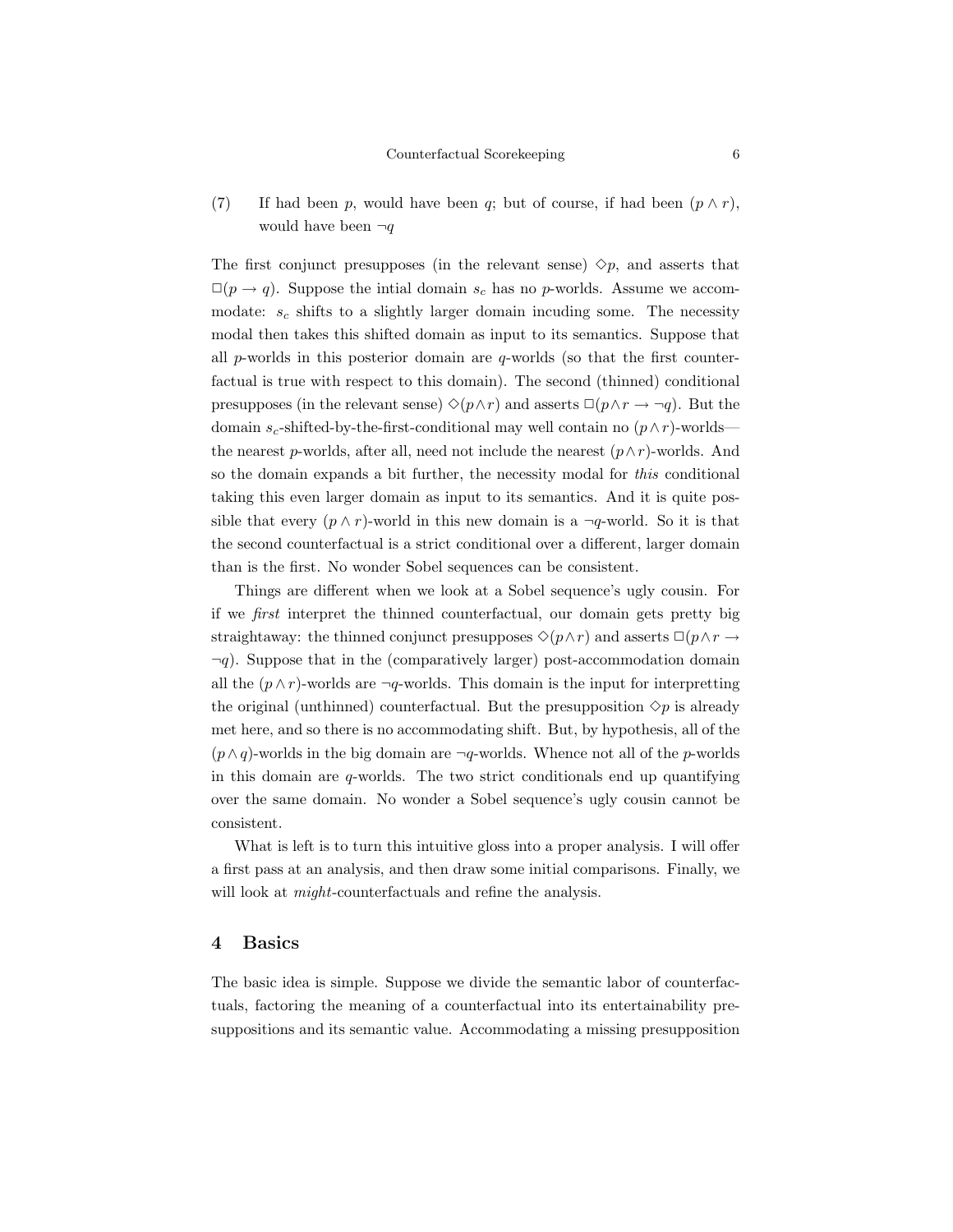can change the relevant contextual parameter for the assignment of semantic value. I have assumed that it is a domain—a set of worlds—that is assigned by or inherited from context. But it is a bit tidier to think of this parameter as an nested set of domains assigned by or inherited from context. Let's call them hyperdomains. So the semantics first computes the accommodationinduced changes to this parameter, and then passes the value of the parameter so changed to the semantic clause for the modals.

Hyperdomains are nested sets of domains—nested sets of worlds. But not all worlds are created equal. Some worlds—perhaps because they violate laws that we take to be non-negotiable when we entertain counterfactual antecedents or because our particular conversation presumes that such worlds are not relevant—are just not relevant for the truth of counterfactuals. Since such worlds are not relevant, they do not make it into a domain and a fortiori sets that include them do not make it into a hyperdomain.

An example: Jones invariably wears his hat on rainy days; on days with no rain, he wears his hat or leaves it home at random. Suppose that, as a matter of fact, it is rainy (and so Jones is hatted). Counterfactual antecedents like If the weather had been fine ask us to entertain various fine-weather possibilities, looking to sets of worlds consistent with the weather being fine. But no such domain will include worlds in which Jones has no hat at all. Nor will any of them include worlds in which Jones has different hat-wearing predilections, or worlds in which Jones forgets his hat on a rainy day. This is so even though: it is co-possible with fine weather that Jones has no hat, co-possible with fine weather that Jones has different hat-wearing predilections, and co-possible with fine weather that Jones forgets his hat on a rainy day. The invariance between Jones's hat-wearing and rainy weather is just not up for grabs, actually or counterfactually, and so such worlds do not make it into any of the domains over which the counterfactuals quantify.<sup>7</sup>

Given a set  $W$  of possible worlds, assume that for a given bit of counterfactual discourse we can settle upon some upper-bound  $U \subseteq W$  encoding the information not up for grabs, actually or counterfactually.<sup>8</sup> A hyperdomain at  $i$  will have to respect this by not ordering any domain that is not included in  $U$ . Just as clearly, all of the nested domains are domains around i—the actual state of affairs is always relevant, though not decisive, to interpreting a

<sup>7</sup>See Pollock (1976) and Veltman (2005) for the special status of laws in the semantics of counterfactual constructions.

 ${}^{8}$ I will be happy to assume that W is finite.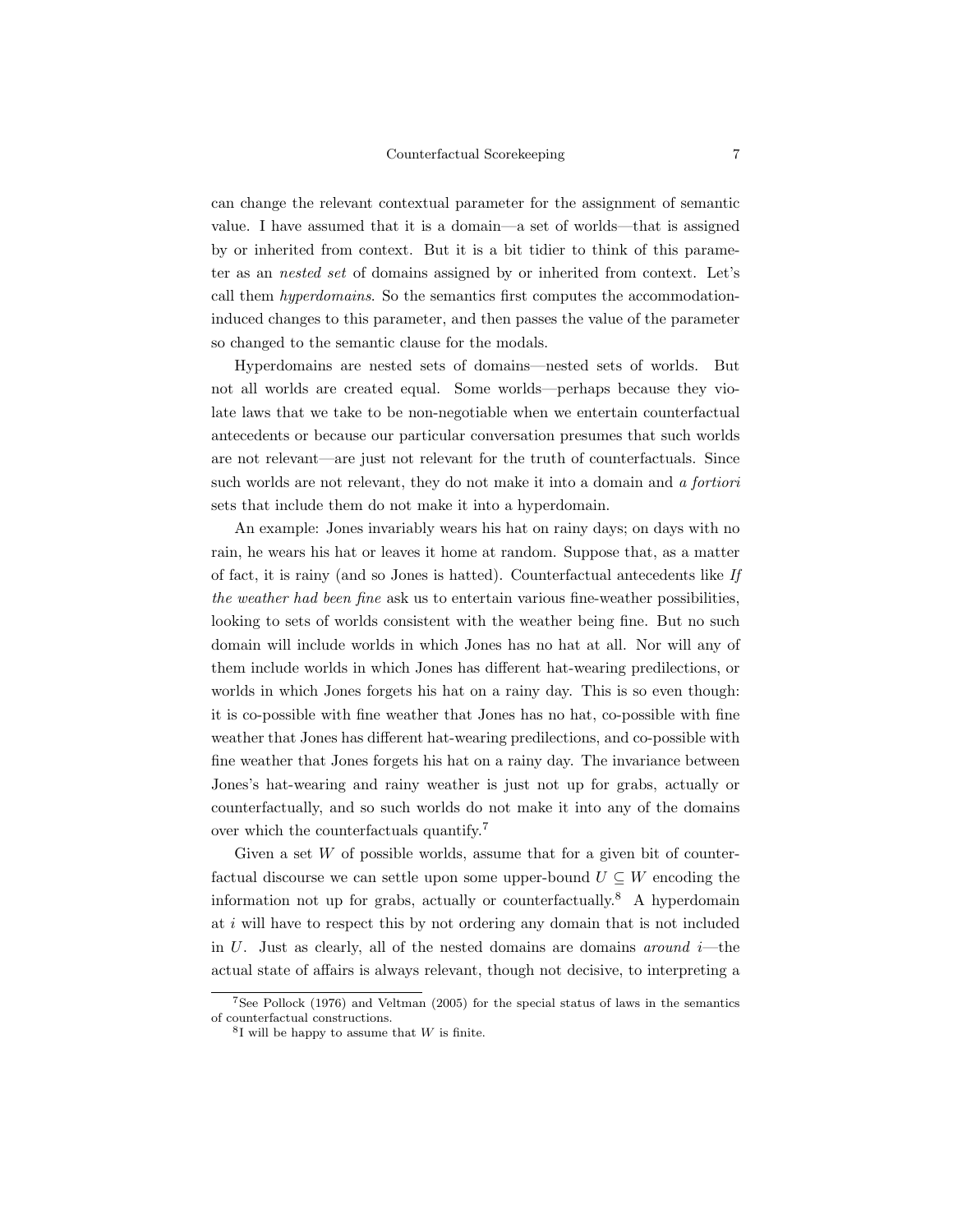counterfactual. Begin by ordering the worlds in  $U$  relative to  $i$ , the ordering reflecting relative proximity between worlds. Admissible domains are sets of worlds marked off by the ordering: all the worlds not above a chosen  $w$  in the ordering form a domain. A hyperdomain is a nested collection of such admissible domains. Insisting that the ordering treat  $i$  as (uniquely) minimal guarantees both that  $i$  is a lower-bound on domains and that its information is present in all the weaker domains.

To say this properly I first need one bit of auxiliary notation. I have taken no stand on the nature of the indices involved in the story so far: counterfactuals might traffic in—have their semantic values at and their entertainability presuppositions induce accommodation of—points of evaluation (worlds, world–time pairs, or whatever) or they might instead traffic in—have their semantic values at and their entertainability presuppositions induce accommodation of—sets of such points. I would like to put off taking that stand.<sup>9</sup> But this generality means that we cannot—not straightaway, at any rate—say what we mean when we insist that the ordering over U is centered on  $i$ : if i is a point, then we mean that  $i$  is the (unique) minimal element in the ordering; if  $i$  is a set of such points, then we mean that every point in  $i$  is minimal in the ordering. This is more annoyance than problem, so we can define it away: let i be  $\{i\}$  if i is a point, and let i be i itself if it is a set of such points. Then centering will always be centering on  $i^{10}$ 

**Definition 1.** Let  $\preceq_i$  be a (total) preorder of  $U \subseteq W$  ( $\preceq_i$  is transitive and connected) centered on  $i$ .

1. (ADMISSIBLE DOMAINS)  $\mathbb{D}_i$  is the set of *admissible domains* (around *i*):

 $s \in \mathbb{D}_i$  iff  $\exists w \in U : s = \{v : v \preceq_i w\}$ 

2. (HYPERDOMAINS) A hyperdomain  $\pi$  (at *i*) is a  $\subseteq$ -nested subset of  $\mathbb{D}_{i}$ .<sup>11</sup>

A hyperdomain  $\pi$  is just a particular ordering of domains:  $\langle s_n, s_m \rangle \in \pi$ only if  $s_n \subseteq s_m$ . Insisting that  $\preceq_i$  is centered on i guarantees both that i is the  $\subseteq$ -minimal admissible domain and that for every  $s \in \mathbb{D}_i$   $i \subseteq s$ . This makes

 $^9\rm{For}$  now. Later, in the refined analysis, I will take  $i$  to be a set of worlds.

<sup>&</sup>lt;sup>10</sup>In general, for any set X and  $A \subseteq X$  whatever, we can conjure an ordering of X centered on A—the centering requirement just means that: (i) the ordering does not distinguish between any elements in  $A$ ; (ii) and all elements in  $A$  are strictly below any element not in A.

 $^{11}\mathrm{Just}$  which subsets will become clear below.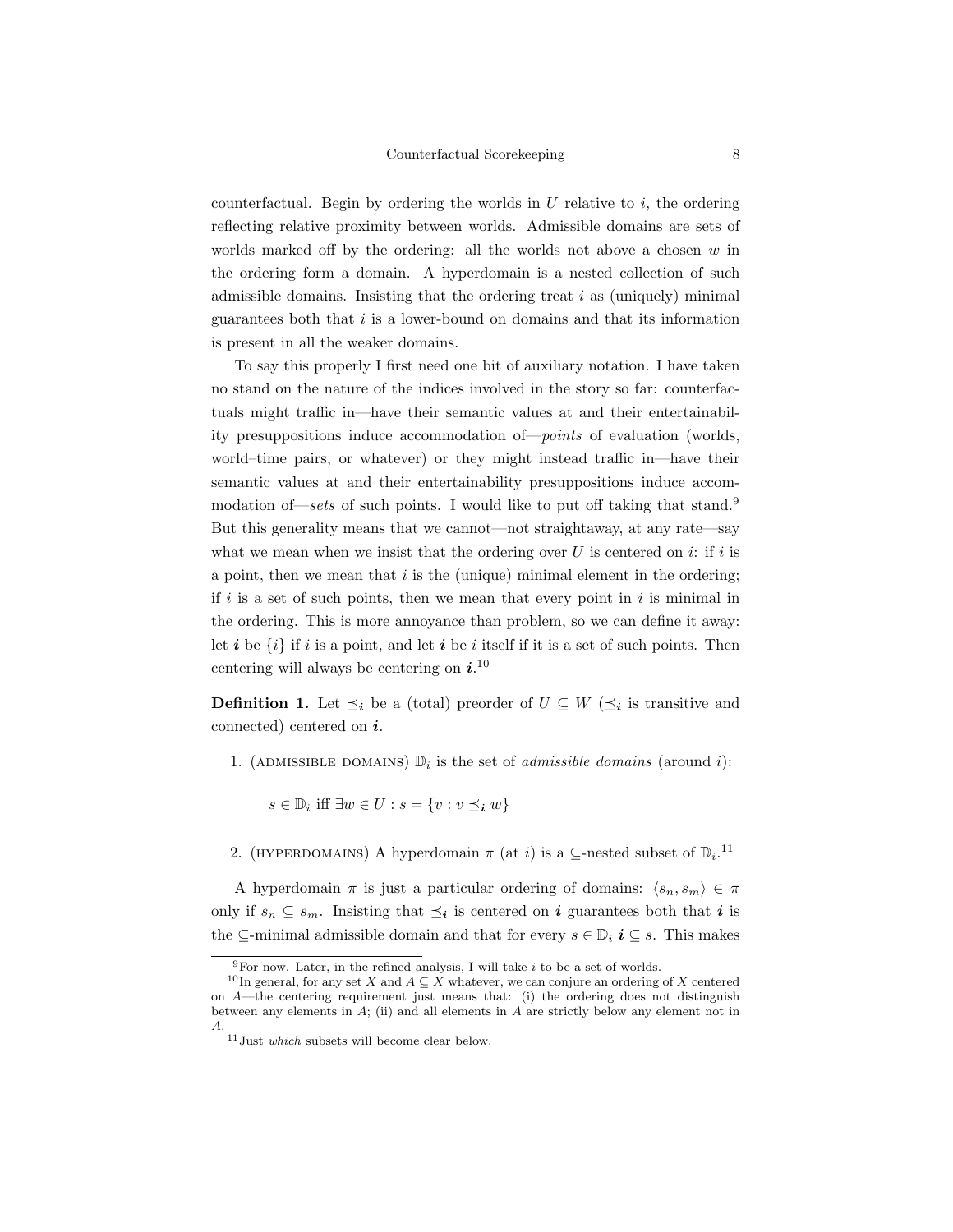precise the requirement that i be both a lower-bound on domains and that its information is present in all weaker domains.<sup>12</sup>

The intuitive picture is that the context change induced by a counterfactual amounts to a filter on the hyperdomain, only letting those domains pass through that satisfy the relevant entertainability presupposition. That trims the ordering.<sup>13</sup> The (default) initial hyperdomain at i,  $\pi_0$ , is  $\mathbb{D}_i$  ordered by  $\subseteq$ ; here no domain has been ruled out.  $\pi$ <sub>⊥</sub> =  $\emptyset$  represents the other limiting case; here we have ruled out too much, leaving no domain consistent with the non-negotiable U. Between the extremes are the hyperdomains reachable by accommodating. A relative modal figuring in counterfactual constructions—for now *must*  $(\Box)$  is the only relevant modal—then acts as a quantifier over the smallest (i.e., most informative) post-accommodation domain. Equivalently: the relative modal that figures in a would-counterfactual is a necessity modal indexed to the smallest post-accommodation domain and scoped over a plain conditional.

Assembling the pieces thus far gives us the following:

## Definition 2.

1. counterfactual ccp

 $\pi |$ if had been p, would have been  $q| =$ 

$$
\{\langle s_n, s_m\rangle \in \pi : s_n \cap [\![p]\!]\neq \emptyset \text{ and } s_m \cap [\![p]\!]\neq \emptyset\}
$$

2. truth-conditions (counterfactuals)

[if had been p, would have been  $q\rfloor^{\pi,i} = 1$  iff  $\llbracket \Box(p \to q) \rrbracket^{\pi', i} = 1$ 

where  $\pi' = \pi | if \text{ had been } p$ , would have been q

 $12$ The appeal to such underlying orderings in constructing hyperdomains, I admit, leaves the impression that the kind of story I want to tell ultimately relies on the same formal apparatus that drives the (classic) variably strict semantics for counterfactuals. The impression is misleading. All that is needed is that we can order domains (sets of worlds) according to the relative ease with which we fall back to them to entertain possibilities. Nothing in that requires a similarity metric on worlds. We can tell the story that I want to tell—I'll gesture at just how toward the end of the paper—so that it is parametric on a choice of a fallback relation, omitting talk of similarity altogether.

 $13$ This is similar to the picture of accommodation in Beaver (1999).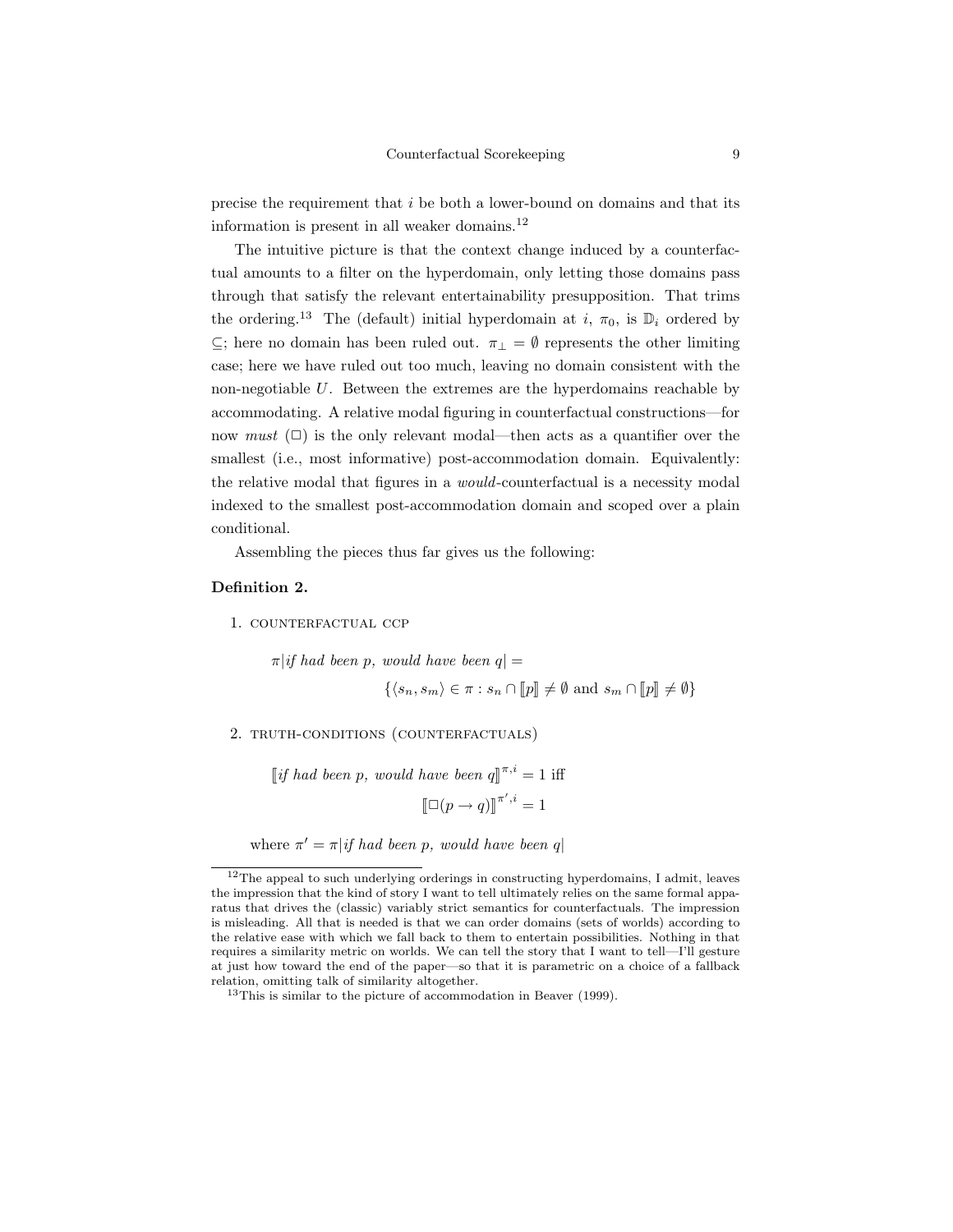3. TRUTH-CONDITIONS  $(must)$ 

 $[\![\Box \varphi]\!]^{\pi,i} = 1$  iff  $s_{\pi} \subseteq [\![\varphi]\!]$ 

where  $\varphi$  is non-modal and  $s_{\pi}$  is the  $\subseteq$ -minimal domain in  $\pi$ 

Interpretation of a counterfactual takes a prior hyperdomain as argument, manipulates it so that the entertainability presuppositions are met in every domain it, and outputs the posterior hyperdomain. This is the context that enters into the truth-conditions for the counterfactual: the smallest—i.e., most factually informative—surviving domain is the set of worlds relative to which the counterfactual is a strict conditional. The posterior hyperdomain is also the context that serves as input to the interpretation of the next bit of counterfactual discourse, should there be any.

### 5 Woulds

So far I have been happy enough to only consider would-counterfactuals. The proposal is that such conditionals are in fact strict: they are some necessity modal, scoped over a plain conditional. Just which necessity modal depends on context.

For limiting-case sequences of counterfactuals—counterfactual discourses that stretch only one conditional long—there is no predictive difference between the truth-values assigned by the variably strict semantics and a special case of the story I have told. Assume that  $i$  is a world, not a set of such worlds. Then

(8) If had been  $p$ , would have been  $q$ 

is true at  $i$  by the lights of the (classic) variably strict semantics iff it is true at  $\langle \pi_0, i \rangle$  by the lights of our strict semantics. The variably strict semantics says that (8) is true at *i* iff the set of  $(\preceq_i-)$ nearest p-worlds are q-worlds; if *i* is a pworld, then the counterfactual is true at i iff q is true at i. The strict semantics agrees: we begin with the default hyperdomain  $\pi_0$  around i, and figure the CCP of the counterfactual, accommodating any entertainability presuppositions that are not met. If i is a p-world, then  $\{i\}$ —the minimal element in  $\pi_0$ —admits the presupposition, and accommodation idles. Thus, since  $s_{\pi_0} = \{i\}$ , if p is true at *i*, then (8) is true at  $\langle \pi_0, i \rangle$  iff  $\{i\} \cap [p] \subseteq [q]$ —that is, iff q is true at *i* as well. If  $p$  is not true at  $i$ , then the CCP is non-trivial; the post-accommodation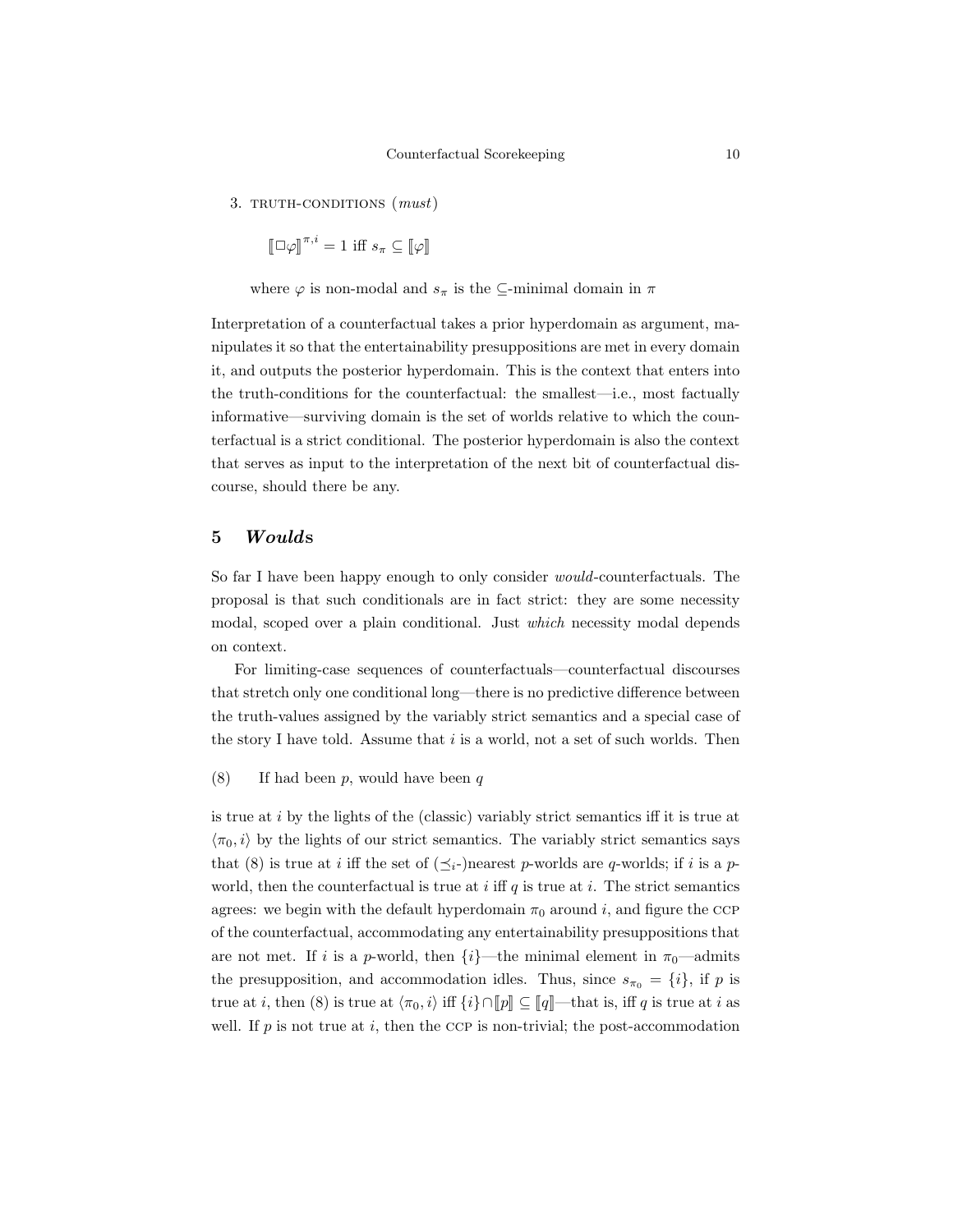hyperdomain  $\pi'$  orders all domains from  $\pi_0$  that allow p. The minimal such domain  $(s_{\pi'})$  is just the set of  $(\preceq_i-)$ nearest worlds. But then  $\square(p \to q)$  is true at  $\langle \pi', i \rangle$  iff  $s_{\pi'} \cap [\![p]\!] \subseteq [\![q]\!]$ —that is, iff the  $(\preceq_i-)$ nearest p-worlds are q-worlds.

It is on non-limit-case sequences that differences emerge. But not in Sobel sequences. Here, though, the explanations for the phenomenon are different, and the explanation on offer from a strict semantics like the one we have been considering makes way for predicting the asymmetry between a Sobel sequence and its ugly cousin.

Take a Sobel sequence like that in (2):

- (2) a. If Sophie had gone to the parade, she would have seen Pedro dance; but of course,
	- b. if Sophie had gone to the parade and been stuck behind someone tall, she would not have seen Pedro dance.

Suppose that (2a) is true at  $\langle \pi_0, i \rangle$ . If we assume that Sophie was not a parade goer at  $i \, (\neg p)$ , the context change induced by the antecedent is non-trivial and  $\pi_0$  gets changed to  $\pi_1$ , the ordering of those domains from  $\pi_0$  compatible with Sophie's parade going  $(p)$ . In the minimal such domain  $s_{\pi_1}$  all the worlds where Sophie is a parade goer are worlds where she is a witness to Pedro's dancing;  $\square(p \to q)$  is true at  $\langle \pi_1, i \rangle$ .

Continuing with the thinned (2b), we first figure its effect on context. Given the assumptions of the story about Sophie and the parade—the same assumptions needed to make this Sobel sequence, by the lights of the variably strict semantics, a case against thinning—accommodating the entertainability presuppositions will be non-trivial. There will be lots of domains ordered in  $\pi_1$ that do not allow that Sophie goes to the parade and is stuck behind someone inordinately tall  $(p \wedge r)$ , the minimal domain  $s_{\pi_1}$  in  $\pi_1$  among them. So we throw out such domains as unduly restrictive. The resulting domains are ordered in  $\pi_2$ , and we can easily imagine (given assumptions about Sophie's height and the relative difficulty she would have in seeing over a really tall parade goer) that the smallest such domain is one whose only  $(p \wedge r)$ -worlds are  $\neg q$ -worlds; in that case  $\Box(p \land r \rightarrow \neg q)$  is true at  $\langle \pi_2, i \rangle$ . So the truth of (2a) at  $\langle \pi_0, i \rangle$  does nothing to preclude the truth of (2b) at  $\langle \pi_1, i \rangle$ . Our contextual parameter has accommodated the extra information introduced by the thinned antecedent. This effect on context shows itself in the contents: the two counterfactuals are each strict conditionals, each with a different modal governing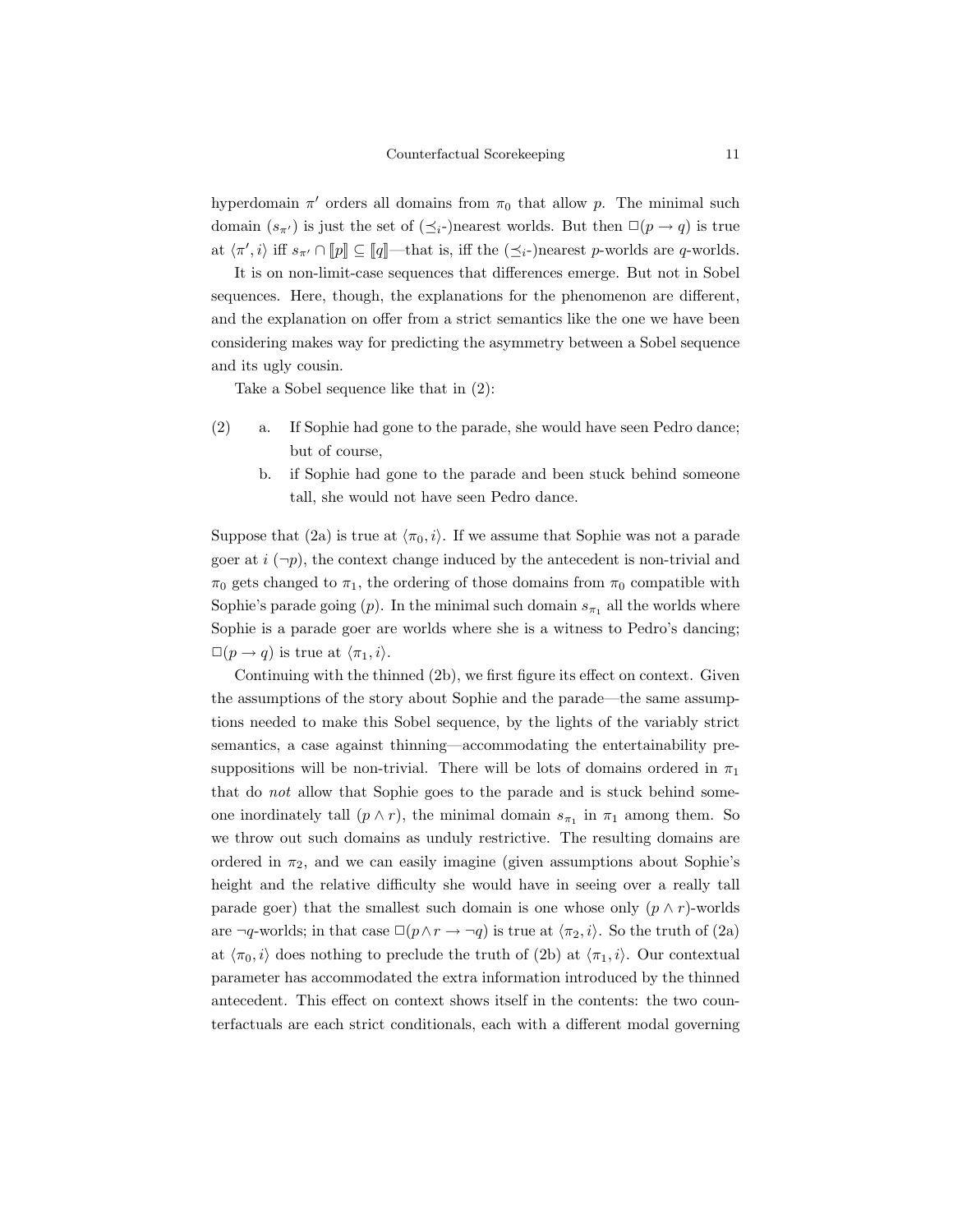its strength. The first is weaker than the second.

Of course the variably strict semantics predicts the same consistency of (2a)–(2b). The  $(\preceq_i$ -)nearest  $(p \wedge r)$ -worlds need not be among the  $(\preceq_i$ -)nearest p-worlds. Whence it follows that the latter's being included in  $\llbracket q \rrbracket$  does not preclude the former from being included in  $\lceil \neg q \rceil$ . But this explanation of the phenomenon is decidedly different—it straightaway predicts no difference between a counterfactual discourse unfolding as in  $(2a)–(2b)$  and the defective reverse order in (4).

A strict semantics like the one we have been considering predicts this asymmetry. Interpreting the thinned (2b) in  $\pi_0$  and following this with (2a) produces something very different from interpreting a counterfactual discourse that unfolds from (2a) to (2b). By hypothesis i is not a  $(p \wedge r)$ -world, and so  $\pi_0$ |if had been p  $\wedge$  r, would have been  $\neg q$ | will differ from  $\pi_0$  by removing all domains that do not have a world at which Sophie goes to the parade and is stuck behind someone tall  $(p \wedge r)$ , and will order those that are left. This is just the hyperdomain  $\pi_2$ . Given the plausible assumptions about her relative height and the relative dissimilarity between  $i$  and worlds in which (say) Sophie is on stilts, all of the Sophie-goes-and-is-stuck-behind-someone-tall worlds in the smallest domain in  $\pi_2$  will be worlds in which she does not see Pedro dance. Formally:  $s_{\pi_2} \cap [p \wedge r] \subseteq [\neg q]$ , and so (2b) is true at  $\langle \pi_0, i \rangle$ . But the score has changed— $\pi_2$  is the input context for whatever counterfactual comes next. And in this case it is (2a) that comes next. But since by hypothesis  $s_{\pi_2}$  is compatible with Sophie goes to the parade and is stuck behind someone tall  $(p \wedge r)$ , it is also compatible with Sophie goes to the parade  $(p)$ . Since hyperdomains are  $\subseteq$ -nested, every domain ordered by  $\pi_2$  has such witnessing worlds. And so accommodation on the antecedent of (2a) idles—its only entertainability presupposition (that  $p$  is possible) is met. That means that  $(2a)$ is true at  $\langle \pi_2, i \rangle$  iff every p-world in  $s_{\pi_2}$  is a q-world. But by assumption some of these p-worlds in  $s_{\pi_2}$  are also r-worlds—and all of those are  $\neg q$  worlds. So there is just no way for  $(2a)$  to be true here, given the truth of  $(2b)$ . And that means that conjunctions representing such a discourse—conjunctions like (4) are seriously defective. Successful interpretation of the first conjunct creates a context in which interpreting the second is doomed to failure.

Roughly put: the classic variably strict semantics predicts that whatever context effects are induced by a counterfactual antecedent are forgotten once we have interpreted the consequent. We see each counterfactual in a stretch of counterfactual discourse as though it were the first. Not so for a strict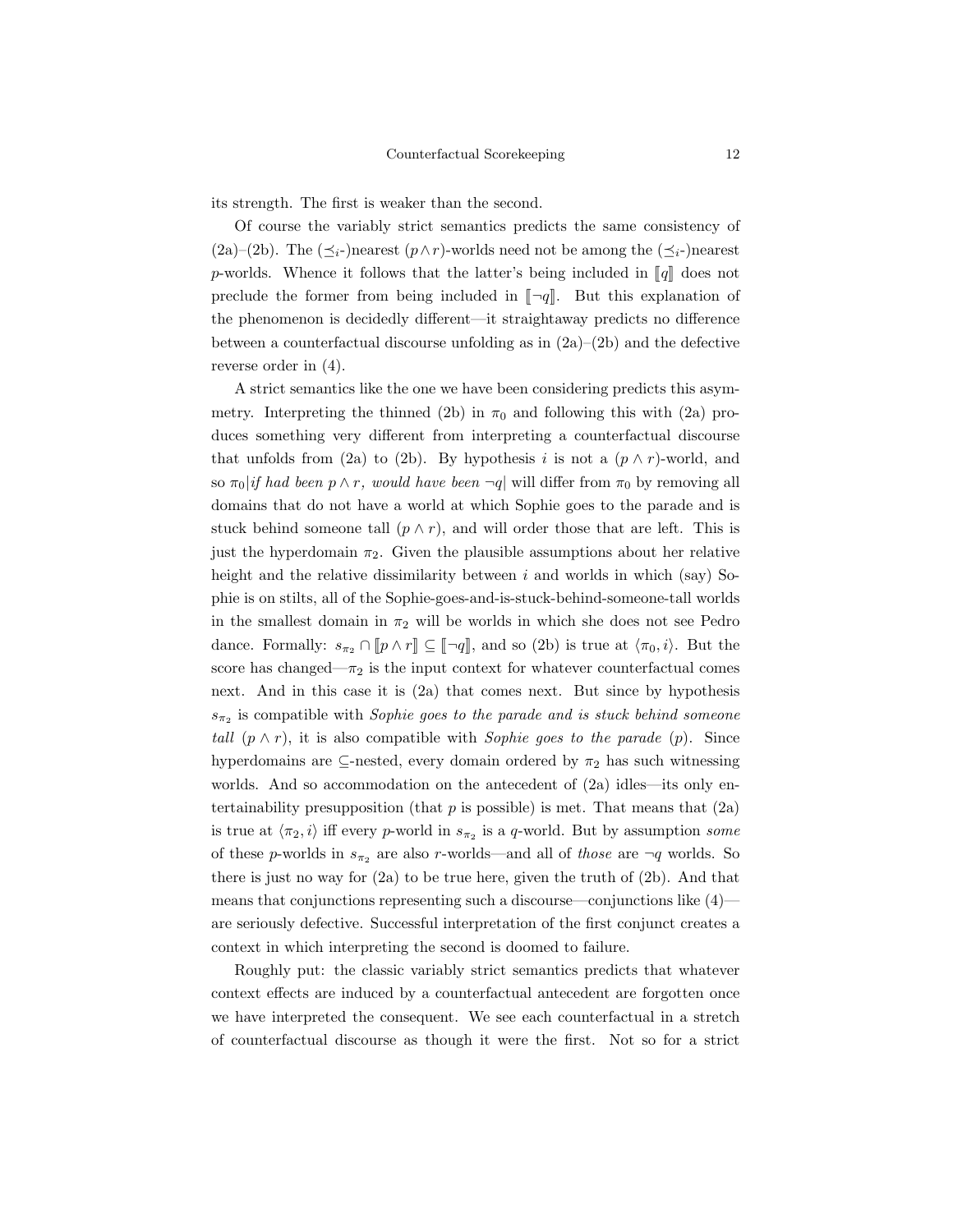semantics like the one we have been considering. Accommodating counterfactual antecedents changes the score for good. And this can have consequences downstream.

This kind of explanation of the delicate facts about thinning exploits something very much like the the loophole Lewis mentions. My way of exploiting it—for would-counterfactuals—agrees, plus or minus just a bit, with the account of counterfactuals von Fintel (1999) proposes.<sup>14</sup> The idea is simply that conditionals are (two-place) quantifiers, and a counterfactual at  $i$ , in particular, is a quantifier over a "modal horizon"—a set of relevant worlds at  $i$ . Thus a counterfactual like (8) has a logical form along the lines of

 $(9) \t would(p)(q)$ 

The semantics says that such a quantifier at  $i$  takes a contextually inherited modal horizon (domain)  $D_i$ , and that it is a universal quantifier over this domain restricted by  $p$ . But universal quantifiers carry an existence presupposition on their first argument. Here that amounts to a presupposition that there are  $p$ -worlds in  $D_i$ . If the presupposition is not met, then we accommodate. Assuming a well-behaved ordering around each point of evaluation  $i$  that drives the accommodation, and assuming that the default  $D_i^0 = \{i\}$ , we have a picture no different from the strict semantics we have been considering:

### Definition 3.

1. counterfactual ccp

 $D_i$ |if had been p, would have been  $q$ | =  $D_i \cup \{w : \forall v \in \min(p, \preceq_i) \Rightarrow w \preceq_i v\}$ 

2. TRUTH-CONDITIONS

 $[[would(p)(q)]^{D_i,i} = 1$  iff

 $D_i |if \; had \; been \; p, \; would \; have \; been \; q \vert \cap [p] \subseteq [q]$ 

Assume that  $i$  is a point of evaluation and (as we have thus far) that the structure of hyperdomains around i are got by appeal to  $\preceq_i$ . Then the story

 $^{14}\mathrm{The}$  accounts, as I say, agree on  $\it would$  counterfactual sequences. But his motivations are a good deal loftier than mine: he is trying to make the semantics of counterfactuals fit better with their NPI licensing behavior. The version of von Fintel's proposal in the text is a bit of a reconstruction: it is equivalent to the form he gives, but it suits my purposes better.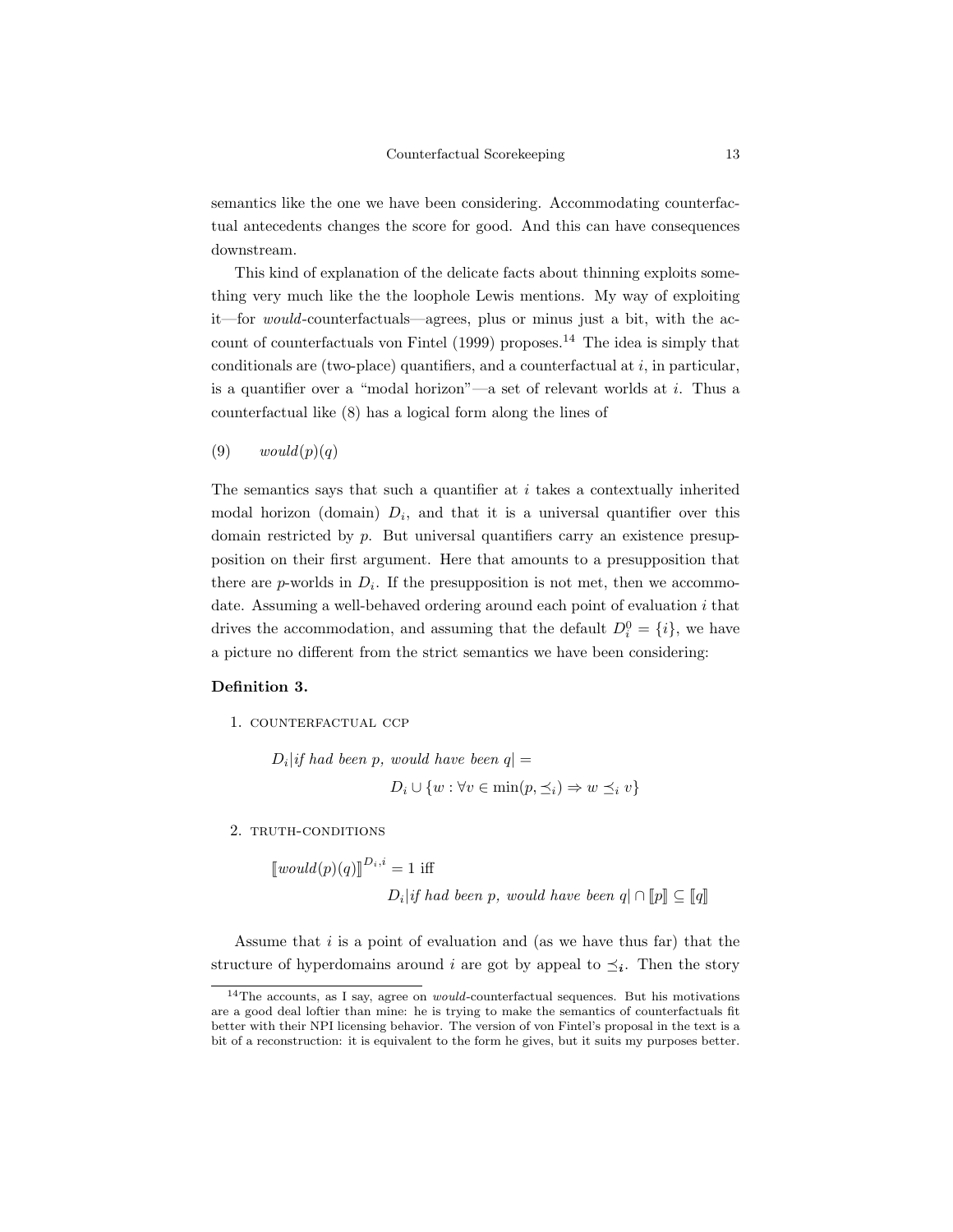as I have told it and von Fintel's telling of it come to the same thing. The default modal horizon at *i*,  $D_i^0$ , is just  $s_{\pi_0}$ . Accommodating the possibility that  $p$  into a modal horizon amounts to adding all worlds between  $i$  and the nearest p-world and treating the counterfactual as strict over this set. That is just the same as eliminating domains that do not permit  $p$ , and treating the counterfactual as a strict conditional over the smallest domain left.

We might well wonder if anything as exotic as an analysis that exploits the loophole is really needed to explain the delicate facts about thinning. If we allow shifts in context to enter into the explanation, then amending the variably strict semantics accordingly can predict the kind of asymmetry between a Sobel sequence and its ugly cousin.<sup>15</sup> The central apparatus in the variably strict semantics is an ordering over possible worlds, centered on the point of evaluation (or, what comes to the same thing, a well-behaved partitionor premise-function from worlds to sets of sets of worlds). A counterfactual is then true at a point iff its consequent is true at all the closest antecedent worlds in the ordering. But suppose we allow the ordering to evolve, changing as counterfactual assumptions are made: the effect of a successful utterance of a counterfactual if had been  $p$ , would have been  $q$  is to promote the closest p-worlds in the ordering so that they are among the closest world simpliciter. This amounts to changing the ordering by lumping together antecedent-facts, and that means that the ordering becomes coarser as more counterfactual antecedents get interpreted.

Formally put:

**Definition 4.** Given an ordering  $\preceq_i$  (with field F) and  $P \subseteq W$ , let  $f_{\preceq_i}(P)$  be the set of  $\preceq_i$ -minimal worlds in  $P: f_{\preceq_i}(P) = \{w \in P : \text{ if } v \in P \text{ then } w \preceq_i v\}.$ 

1. (ordering ccp)

$$
\preceq_i |if \text{ had been } p, \text{ would have been } q| =
$$
  
 $\preceq_i \cup \{ \langle w, v \rangle : w \in f_{\preceq_i}([\![p]\!]) \text{ and } v \in F \}$ 

2. (variably strict truth-conditions)

[if had been p, would have been  $q \rVert^{\preceq_i, i} = 1$  iff  $f_{\preceq'_i}(\llbracket p \rrbracket) \subseteq \llbracket q \rrbracket$ 

where  $\preceq'_i = \preceq_i |if \; had \; been \; p, \; would \; have \; been \; q|$ 

<sup>15</sup>Something like this alternative was suggested by Angelika Kratzer (p.c.) to Kai von Fintel who in turn posed it to me.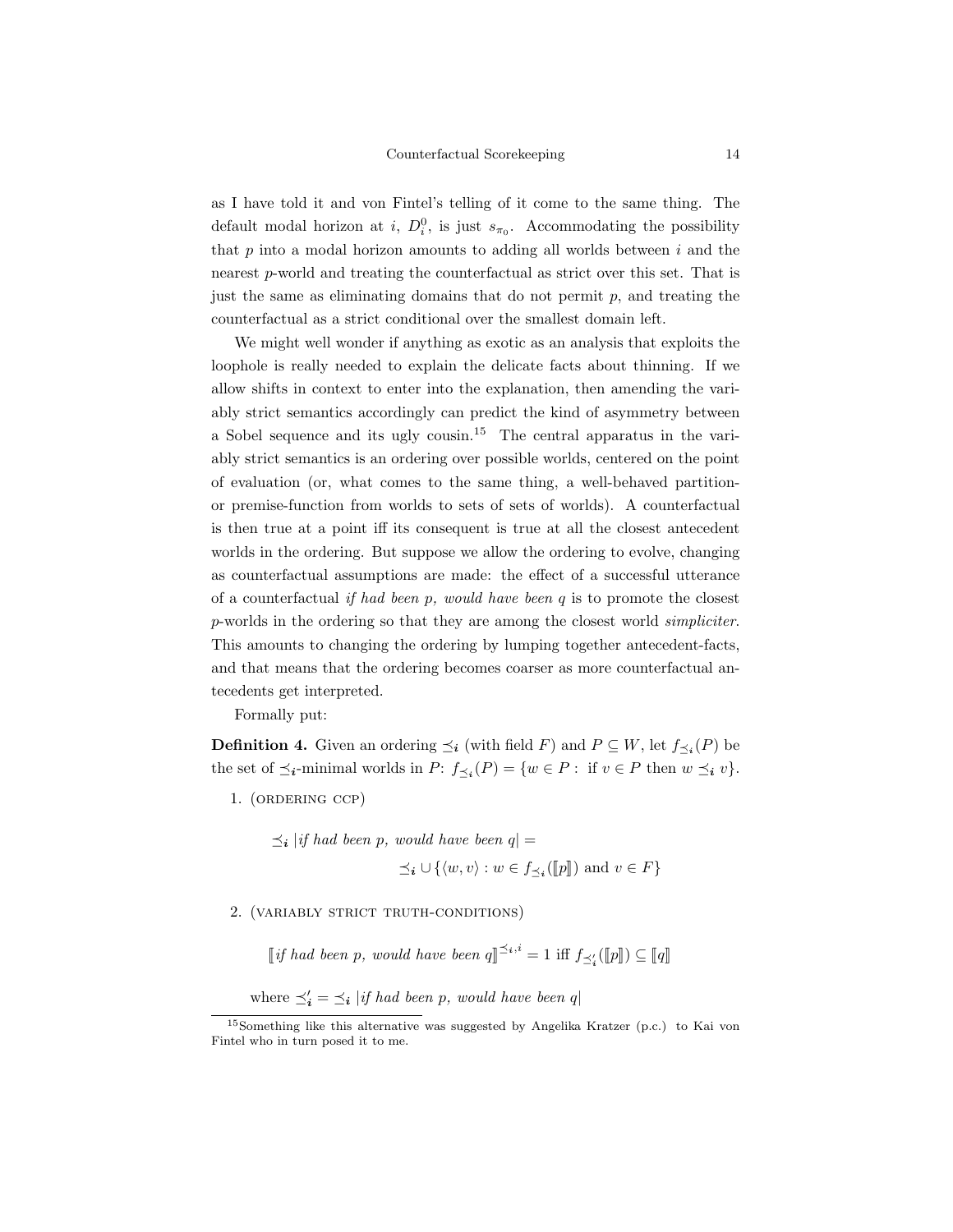So long as the changed ordering gets passed downstream, such an amendment would explain the asymmetry. Assume an initial ordering  $\preceq_i^0$  centered on a world *i*. Interpreting the first conjunct of (2a) results in an ordering  $\preceq_i^1$  in which the  $(\preceq_i^0)$  nearest p-worlds are promoted to the closest worlds *simpliciter*. It is then true iff all the  $(\preceq_i^1)$  nearest *p*-worlds are *q*-worlds—iff all the closest worlds *simpliciter* make the material conditional  $p \rightarrow q$  true. Interpreting (2b) then coarsens the ordering further, promoting the  $(\preceq_i^1-)$ closest  $(p \wedge r)$ -worlds in  $\preceq_i^2$ . It is true iff, in the posterior ordering, all the closest worlds *simpliciter* make the material conditional  $(p \wedge r) \rightarrow \neg q$  true. And this is surely possible. Reversing the conjuncts makes a difference because the  $(\preceq_i^2)$  nearest worlds simpliciter contains p-worlds that are not q-worlds, and these witness the falsity of the first conjunct. And that is enough to predict the asymmetry between a Sobel sequence and its ugly cousin.

Amending the variably strict semantics in this way is not altogether wrong for sequences of would-counterfactuals, it agrees with the strict conditional stories—but it is defeatist. The semantics is now variably strict in name only. Making an ordering coarser idles exactly when accommodation idles, and the smallest post-accommodation domain coincides exactly with the set of nearest worlds *simpliciter*. Variability—that the set of nearest  $p$ -worlds neither includes nor is included in the set of nearest  $(p \wedge r)$ -worlds—plays no role in explaining why counterfactuals do not allow for thinning. That is a role now played by pointing to different orderings of similarity, one for the first conjunct in a Sobel sequence and a coarser one for the second. Nor does the variability recorded in the ordering bear any serious weight in assigning truth-conditions. Once the ordering is coarsened by a counterfactual antecedent if had been  $p$ , a counterfactual is simply a strict conditional over the set of nearest worlds simpliciter. The amended variably strict semantics is an inelegant notational variant of the strict conditional semantics.

I conclude that the amended version of the variably strict semantics is not right. We do better with some version or other of the strict conditional story. But neither my way nor von Fintel's way of cashing that out is quite right. They get the data about Sobel sequences right, but they mislocate the phenomenon. This turns up when we look to the context effects triggered by might-counterfactuals. I can see how to amend what I think is distinctive about the story I have been telling, but can see no way to amend von Fintel's story.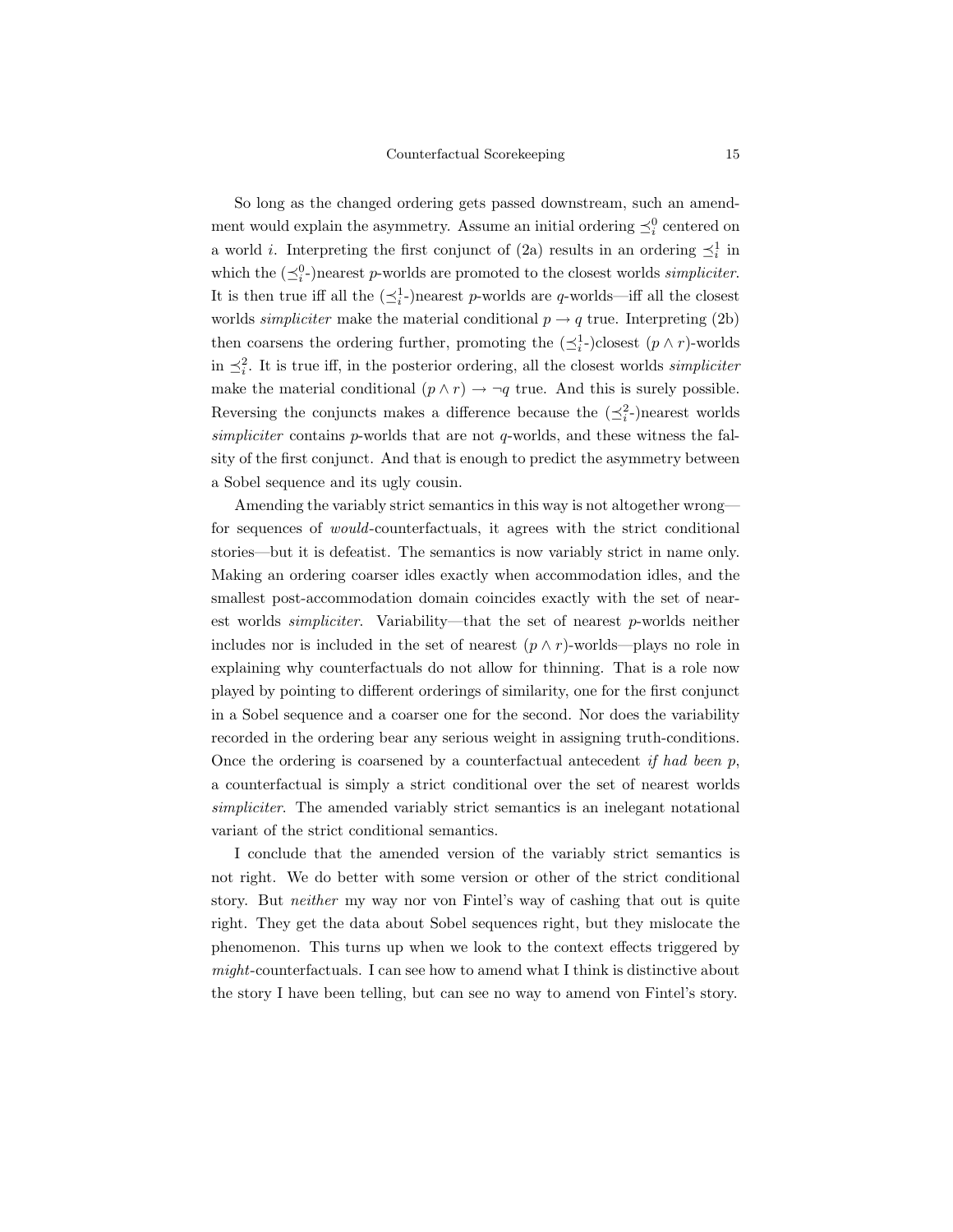## 6 Mights

The sort of asymmetry between a Sobel sequence and its ugly cousin is not confined to counterfactual antecedents. What is distinctive about Sobel sequences is that the thinned counterfactual represents a way of weakening the unthinned conditional connection between antecedent and consequent. In the examples we have considered, it is weakened to the point of reversal: the connection between  $p$  and  $q$  is flipped, in the presence of  $r$ , to a connection between  $p$  and  $\neg q$ . Since accommodation is comparably easier to do than undo, no wonder sequences of counterfactuals do not happily commute.

But we might well weaken a claimed counterfactual connection between  $p$  and  $q$  by calling attention to a substantially weaker connection between  $p$ and something incompatible with  $q$ . That is one thing *might*-counterfactuals are good for, and the relevant discourses exploiting them exhibit the same resistance to commutation that Sobel sequences do.

Some examples:

- (10) a. If Sophie had gone to the parade, she would have seen Pedro dance; but, of course,
	- b. if Sophie had gone to the parade, she might have been stuck behind someone tall and then wouldn't have seen Pedro dance
- (11) a. If Hans had come to the party he would have had fun; but, of course,
	- b. if Hans had come to the party, he might have run into Anna and they would have had a huge fight, and that would not have been any fun at all

These are consistent, even if complicated, stretches of counterfactual discourse. Call such stretches *Hegel sequences*.<sup>16</sup> As with a Sobel sequence, a Hegel sequence's ugly cousin is dramatically worse:

(12) a. ??If Sophie had gone to the parade, she might have been stuck behind someone tall and then wouldn't have seen seen Pedro dance;

<sup>16</sup>Kratzer (1981b) considers "Hegel's counterfactual": if we have a view of the world that links all facts together, then changing one fact may change all facts; and so a partition function that respects this will treat a counterfactual if had been p, would have been  $q$  as true iff  $p$  entails  $q$ . The kinds of sequences involving might-counterfactuals that I am interested in seem to push us, even if just a bit, toward Hegel's counterfactual.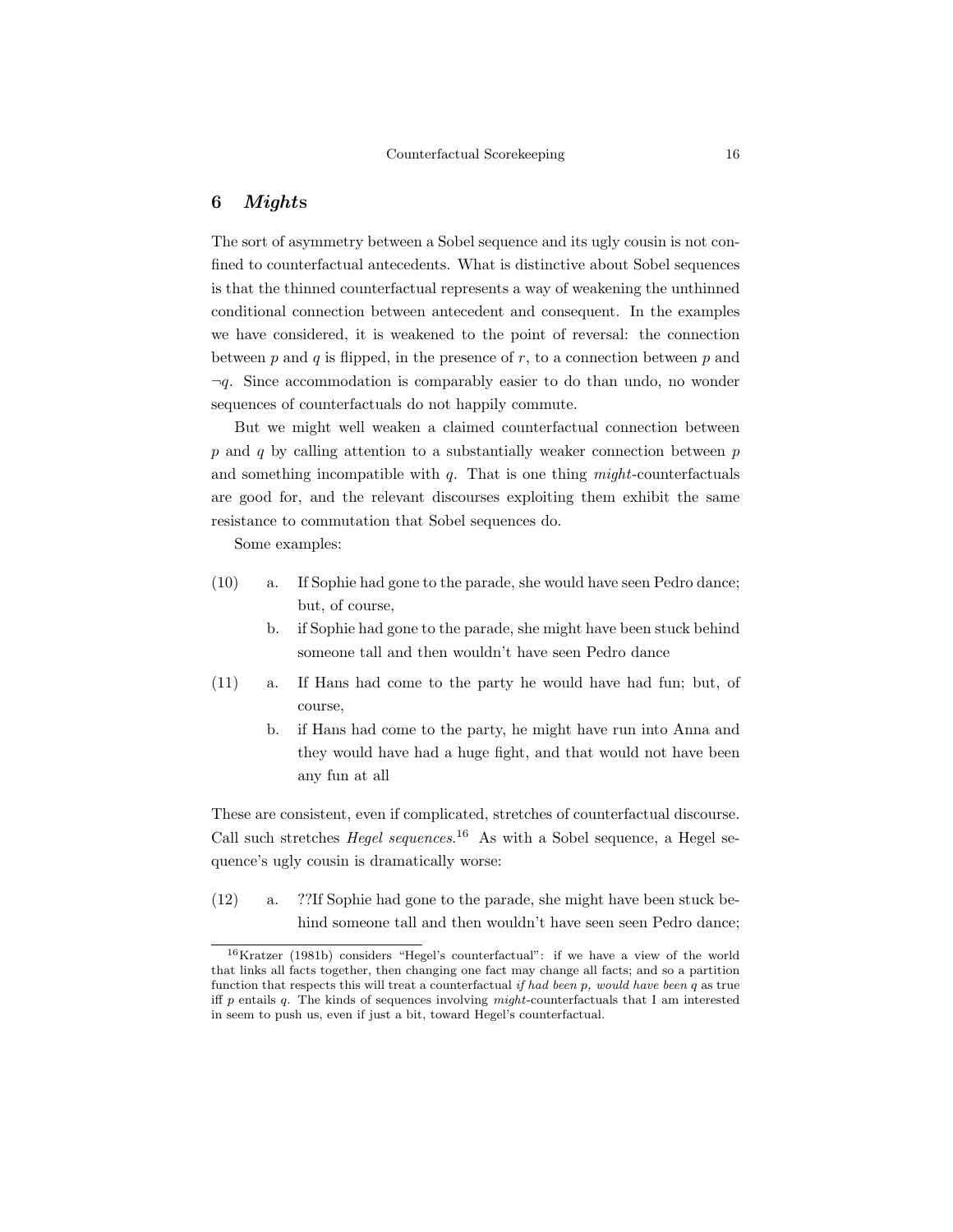but, of course, if Sophie had gone to the parade, she would have seen Pedro dance

b. ??If Hans had come to the party, he might have run into Anna and they would have had a huge fight, and that would not have been any fun at all; but, of course, if Hans had come to the party he would have had fun

These are pretty bad—about as bad as their Sobel counterparts. Sobel sequences (and their ugly cousins) show how entertainability presuppositions triggered in counterfactual antecedents can contribute to a certain kind of shifty behavior of whole conditionals. Hegel sequences (and their ugly cousins) show how entertainability presuppositions triggered in counterfactual consequents can contribute to the same kind of shifty behavior. This is good reason to hold out for a unified account of both.

The variably strict semantics, of course, has no trouble predicting that a Hegel sequence's ugly cousin is somehow defective. For assume that wouldand might-counterfactuals are duals. Then the first conjunct of (12a) is true at i just when some of the  $(\preceq_i-)$ nearest worlds where Sophie is a parade goer are worlds where she gets stuck behind someone tall and misses out on seeing Pedro dance. But those same worlds are exactly those that make the counterexample to the second conjunct true. The trick is to predict that the Hegel sequences are consistent, that their ugly cousins are not, and to do both while still treating woulds and mights—if not the conditional constructions involving them, then at least the unary modals that figure prominently in them—as duals.

That is a trick that a story exploiting the loophole seems just right for. That is good news since the phenomena surrounding Hegel sequences looks an awful lot like the phenomena surrounding Sobel sequences. But not every story exploiting the loophole is up to pulling this off.

Part of the strength and appeal of von Fintel's proposal lies in assimilating entertainability presuppositions to a more familiar and less exotic fact about quantifier domains. A counterfactual if had been  $p$ , would have been  $q$  is just a two-place quantifier  $would(p)(q)$ , and so the entertainability presupposition triggered by the antecedent is just an instance of an existence presupposition on the quantifier's first argument. That is very tidy. I can claim no such strength since I have only gestured that a counterfactual antecedent presupposes in some sense or other  $\Diamond p$  without saying how or why or in just what sense.

But this strength in von Fintel's proposal cuts both ways. Suppose we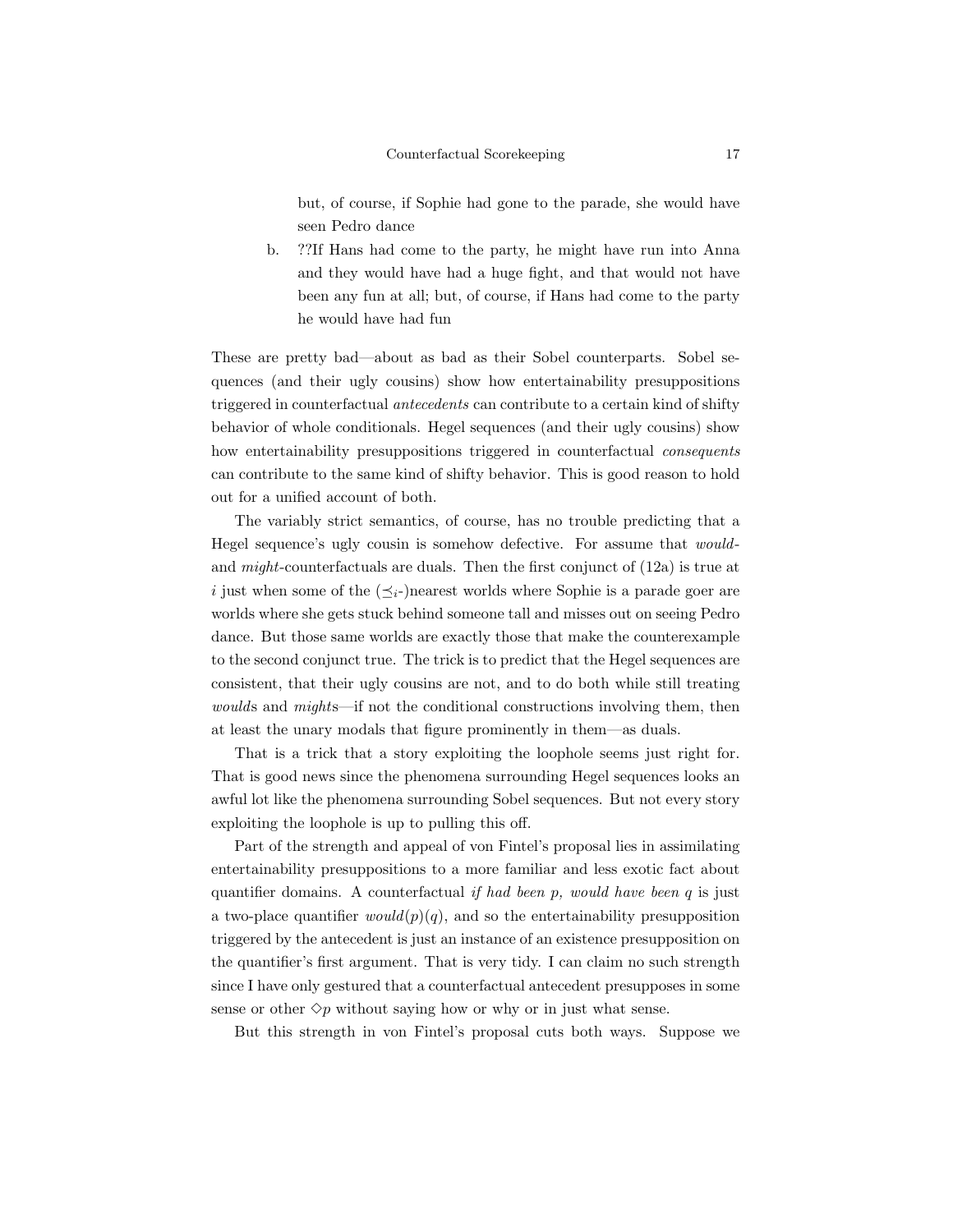extend von Fintel's story in the obvious way to might-counterfactuals—the relevant logical form is got by swapping the universal would for the existential might:

### $(13)$   $might(p)(\neg q)$

Assimilating the triggering of entertainability presuppositions to existence presuppositions on the quantifier in (13) does not seem right. The phenomenon is not where we would expect it, given that kind of assimilation. The action in (10b) and (11b) is in the consequent, and that means that that is where the shiftiness is triggered. But, given the quantifier presupposition diagnosis, we would not at all expect this: quantifiers carry existence presuppositions on the first argument, but the phenomenon seems to be in its second. I am happy enough to agree that

### (14) Every student smokes Reds

presupposes that there are some (relevant) students. But this does not presuppose that there are (relevant) Reds.

Thinking of the shiftiness of counterfactuals in terms of quantifier domain presupposition also commits us to thinking of entertainability presuppositions as real presuppositions.<sup>17</sup> This would be a good thing if the distribution of facts lines up in a neat way. But I do not think it does. A typical mightcounterfactual if had been p, might have been  $\neg q$  triggers some shiftiness to the effect that  $\Diamond(p \land \neg q)$ , but this material fails all standard presupposition tests: it is not backgrounded, the negated might-counterfactual doesn't trigger it, and—what I take to be decisive—it fails the "Hey, wait a minute" test.<sup>18</sup> If you utter (11b), I cannot reply with

<sup>&</sup>lt;sup>17</sup>I have called these "entertainability presuppositions" largely because I can think of no better name. There is some presupposition-y feel to them, but I hesitate to think of them as a straightforward modal variant of of what goes on with other classes of well-known presupposition triggers.

<sup>&</sup>lt;sup>18</sup>If  $\varphi$  presupposes  $\psi$  a hearer can legitimately complain when her conversational partner utters  $\varphi$  by stopping her in her tracks—"Hey, wait a minute. I had no idea that  $\psi$ ." Compare:

<sup>(</sup>iv) a. A: If Sophie realizes that there is no more ice cream, there will be trouble

b. B: Hey, wait a minute. I had no idea there was no more ice cream.

c. C: ?? Hey, wait a minute. I had no idea Sophie would get mad.

See von Fintel (2003) for a semantic account of these pragmatic facts about presupposition (at least presuppositions about certain European monarchs).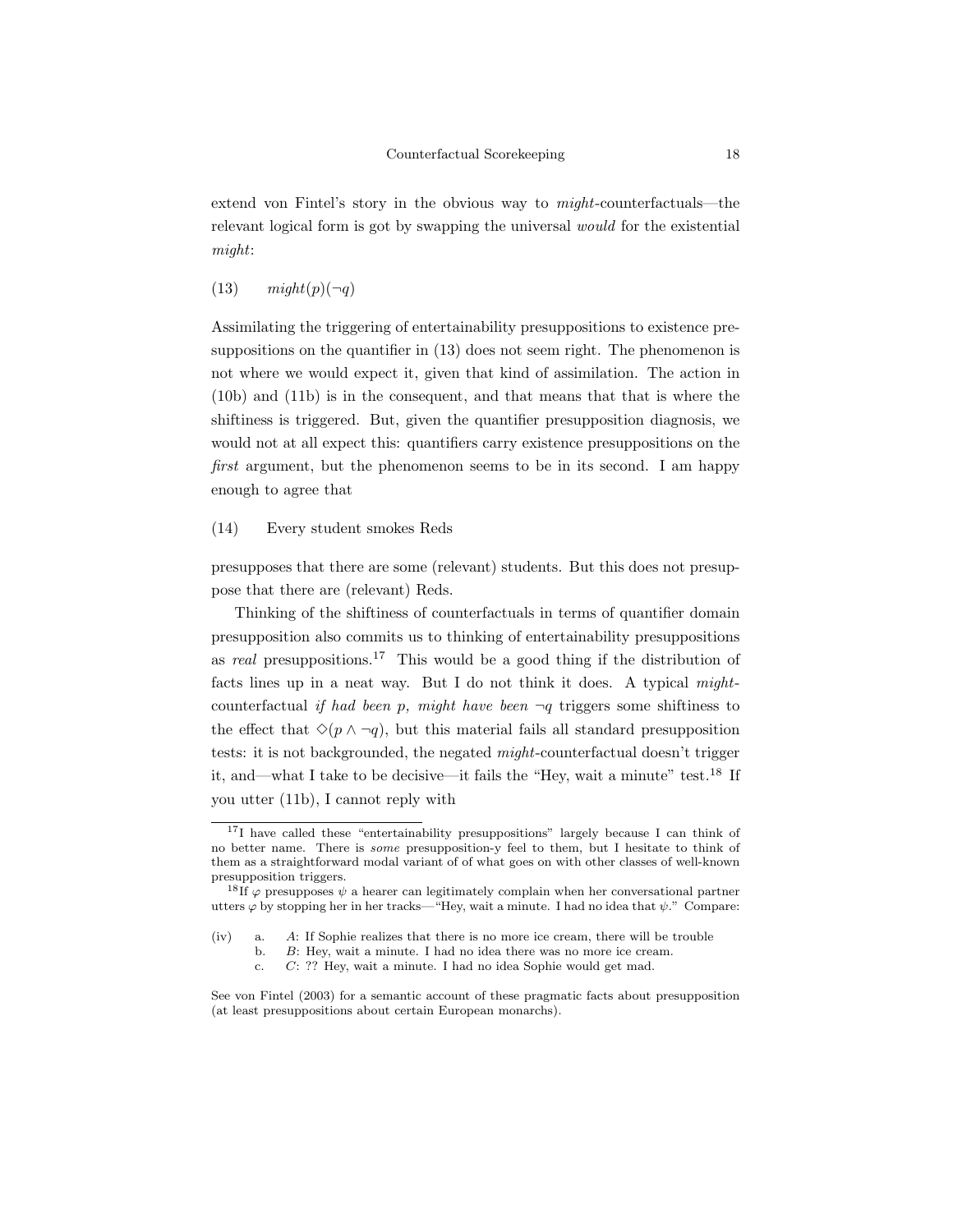(15) ??Hey, wait a minute. I had no idea that Hans might have run into Anna at the party.

Informing (or, perhaps, reminding) me that Hans might have run into Anna at the party is why you said what you did. So that I had no idea that might have happened cuts little ice.

Although the failure here contrasts rather sharply with the behavior of other presuppositions, it does pattern well with the sort of entertainability triggered by counterfactual if -clauses. You say if Hans had come to the party, we would have run out of punch. I cannot register a complaint

(16) ??Hey, wait a minute. I had no idea that Hans might have come to the party.

That Sobel sequences cannot be happily commuted points to shifty behavior of counterfactual antecedents. That Hegel sequences cannot be happily commuted points to shifty behavior of counterfactual consequents. It is better to have one explanation for both phenomena, and that means that this shiftiness is not the shiftiness of accommodating existence presuppositions on quantifier domains.

## 7 Schmontent

I want to revisit and refine the strict conditional account, where the work is done by a relative modal and not by a quantifier. Of course, modals behave in some respects like quantifiers over sets of worlds. But this does not mean that they must inherit all the semantic properties of quantifiers. Even given the quantificational view of modality, there is room for thinking that the relationship between a counterfactual and its entertainability presuppositions is not quite the relationship between a quantifier and its existence presuppositions.

Both von Fintel's proposal and the strict conditional account divide semantic labor. We are pretending that the only relevant changes to context are changes by accommodation—expanding domains to make the entertainability presuppositions of modal constructions met. Contents are figured by reference to post-accommodation domains. Each story thereby dived semantic labor: there is the ccp-assigning bit of semantic machinery, and then there is the (truth-conditional) content-assigning bit of semantic machinery.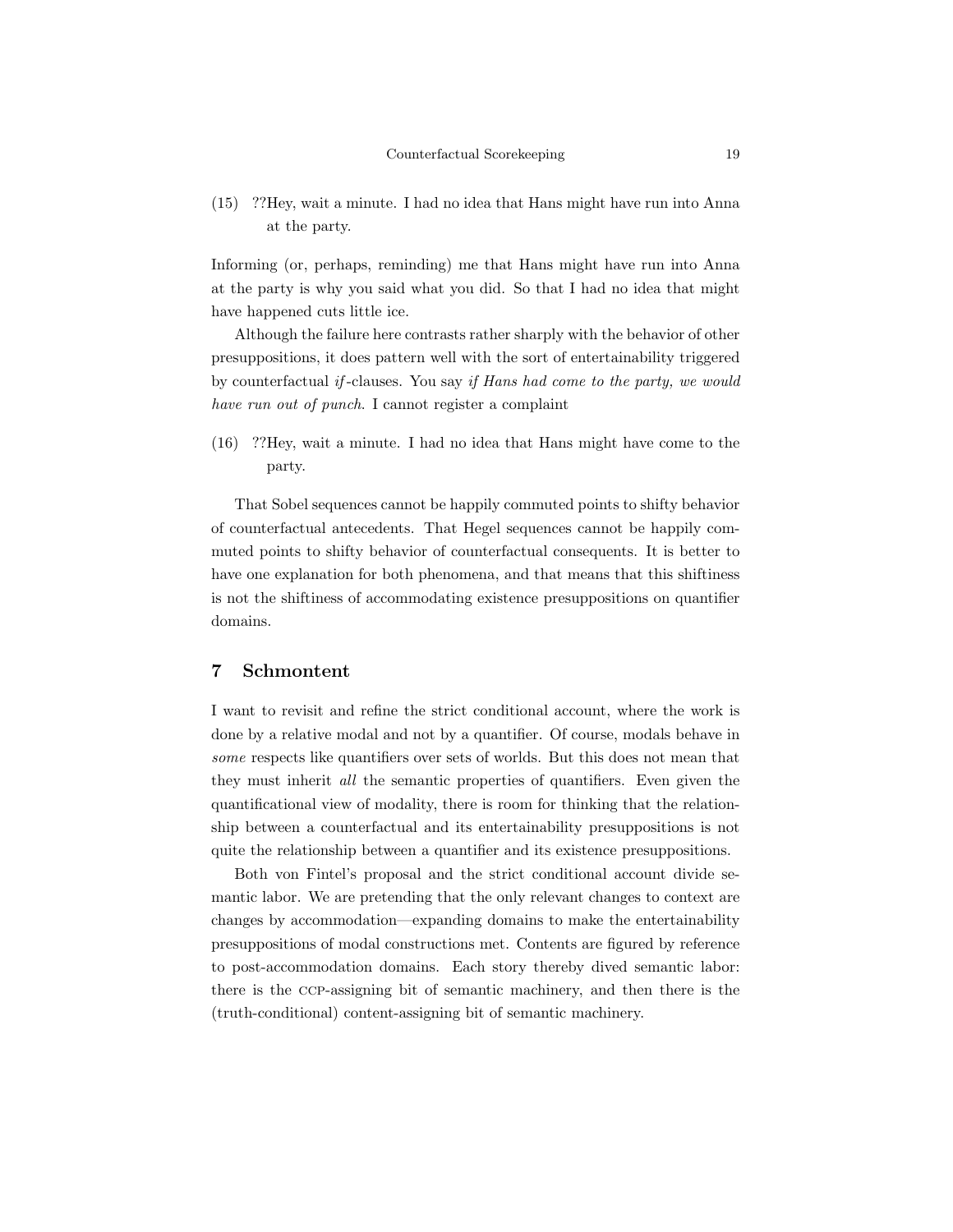I do not think this is the way to go. Insisting on dividing semantic labor in the way we have when it comes to might-counterfactuals raises problems I cannot solve. Very roughly: the problem is that if we follow the example of would-counterfactuals for how the labor is divided, all (or, anyway, too many) might-counterfactuals are everywhere true; if we do not follow the woulds, then we introduce truth-value gaps where there were none before. Since it is best to hold out for a unified story of *might*- and *would*-counterfactuals, we should not divide semantic labor in this way.

Less roughly: consider a might-counterfactual.

(17) a. If had been p, might have been q b.  $might(p)(q)$ 

The shiftiness of such constructions lives on the shiftiness of might, a twoplace relative modal operator. This shiftiness is a bit peculiar—such existential relative modals do seem to be governed by an accommodation mechanism, but accommodating here makes the modal claim true. We are trying to see if Ruud is at to the party, and have been going by the bikes and scooters parked outside. Ruud's is nowhere to be seen (though I have spotted Alex's), and so we conclude that he is not at the party. But you bring up a possibility we had been ignoring:

(18) Maybe he came with Alex on her Vespa.

Accommodating the possibility makes what you said true. An existential modal claim needs just one witnessing world to come out true, so the entertainability of its complement entails the truth of the modal claim. Hence this sort of modal accommodation will pretty much guarantee that the relative modal is true. That means that our accommodation mechanism for might-counterfactuals will—if no one objects and accommodation does its job—invariably land us in a context in which the counterfactual is true.<sup>19</sup>

This behavior is peculiar—accommodating other sorts of presupposition certainly does not work this way. But peculiarity does not a problem make. That accommodating an existential relative modal—taking on board its entertainability presupposition—makes the modal true is just a fact about the

<sup>19</sup>See Lewis (1979, pp. 246–247). This kind of behavior is, presumably, why Kratzer describes accommodation for relative modalities by saying "This is black magic, but it works in many cases" (Kratzer, 1981a, p. 311).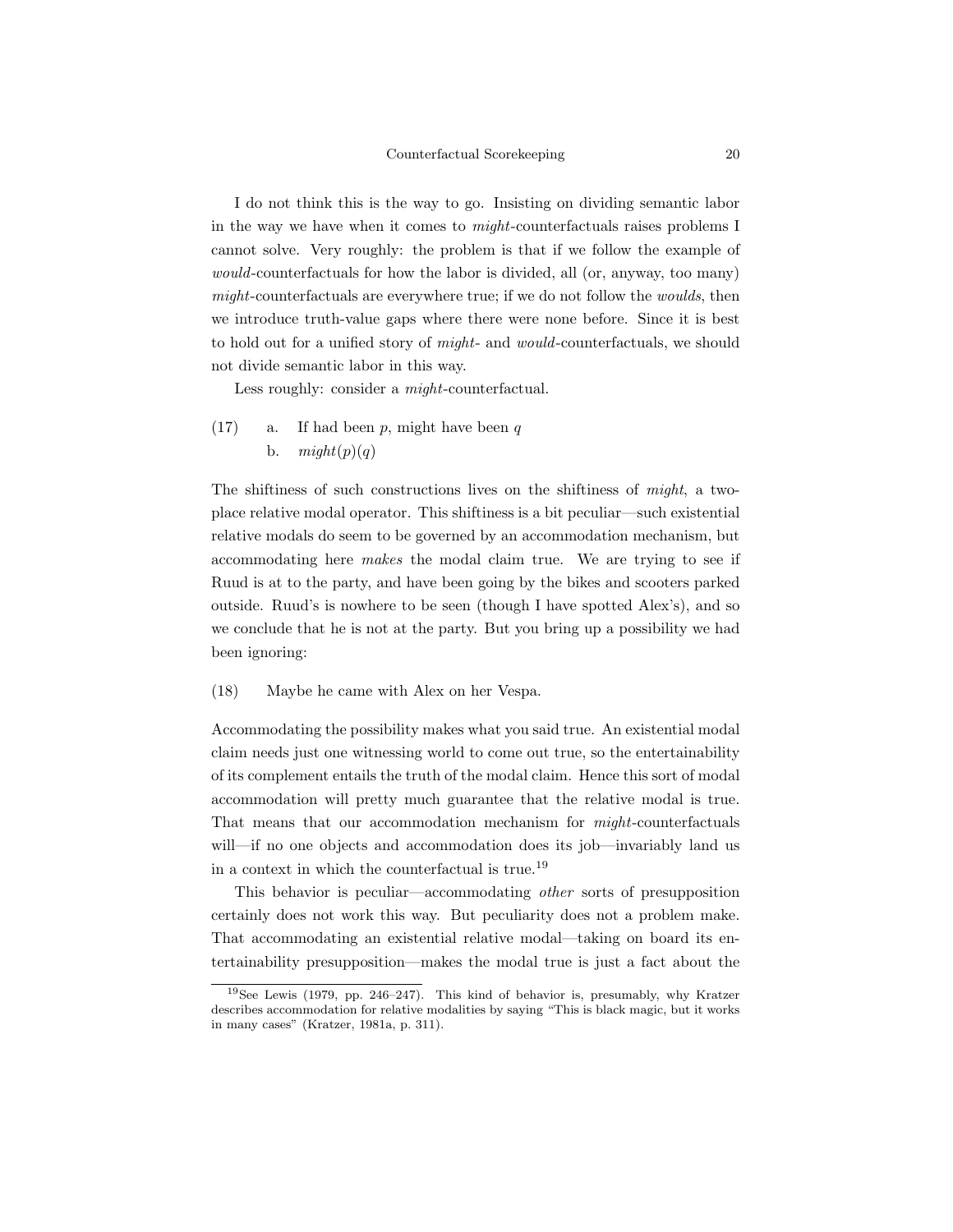semantics of these constructions. There is a real problem in the vicinity, given a division of labor in the semantics between the context-changing bits and the context-sensitive bits. The semantics for might would seem to be completely straightforward. Consider an utterance of if had been p, might have been q in a context where the domain over which the *might* quantifies is  $s_c$ . Relativize interpretation to some-domain-or-other s <sup>∗</sup> and have it call the context-affecting bits of the semantics:

(19) 
$$
[\text{might}(p)(q)]^{s^*,i} = 1 \text{ iff } s_c |\text{might}(p)(q)| \cap [\![p \wedge q]\!] \neq \emptyset
$$

And now we ask: When a *might*-counterfactual is uttered in a context with domain  $s_c$ , what set of worlds should  $s_c|might(p)(q)|$  return? And: When so uttered, what value should  $s^*$  take?

Take these in turn. Constrain the class of candidate-ccps by constraining  $s_c|might(p)(q)|$ . Any plausible candidate-CCP for  $might(p)(q)$  must return a superset of  $s_c$  containing some  $(p \wedge q)$ -worlds; if  $s_c$  is such a superset, accommodation idles. Accommodation mechanisms flouting these constraints will not predict the shiftiness of Hegel sequences.

But now the second question is more than just a little awkward. The obvious thought is that might-counterfactuals follow the lead of woulds: the semantic value of a *might*-counterfactual, uttered in a context with domain  $s_c$ , should be relative to the prior (pre-accommodation) domain  $s_c$ : identify  $s^*$  with  $s_c$ . That will not do. It entails that if  $p$  and  $q$  are logically compatible (modulo  $U$ ), then if had been p, might have been q is everywhere true. This is obviously the case if  $s_c \cap [p \wedge q] \neq \emptyset$ , in which case accommodation idles. So suppose that s<sub>c</sub> has no  $(p \wedge q)$ -worlds—this is just the kind of context that allows for Hegel sequences, and in which accommodation has work to do. But  $s_c|might(p)(q)|$ will in any case contain  $(p \wedge q)$ -worlds, making the counterfactual true with respect to  $s_c$ . Whence it is everywhere true.

So suppose *might*-counterfactuals do not follow the lead of *woulds*. Even though if had been p, might have been q is uttered in one context  $s_c$ , it is always evaluated with respect to some different context—if, that is, it happens to be uttered in a context in which accommodation has any work to do. And that means that, for interesting choices of  $s_c$ —including the kinds the consistency of Hegel sequences trade on—the interpretation function becomes undefined: there just is no fact of the matter about the content of  $might(p)(q)$  at  $s_c$ . have no in-principle beef with gappiness, but this gappiness is unwelcome.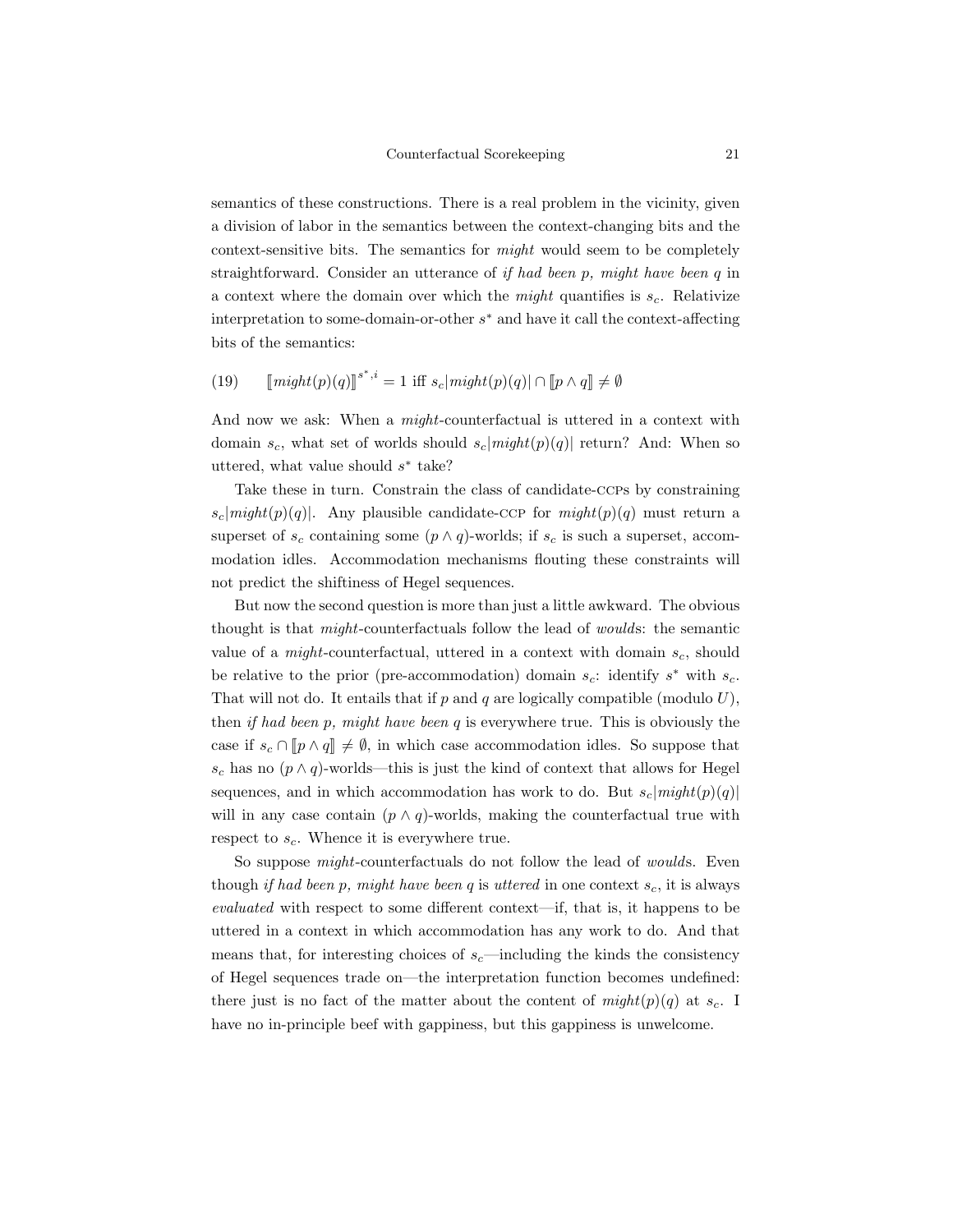So assuming that we divide semantic labor, might-counterfactuals pose a dilemma. That is more than a little embarrassing. They are not everywhere true, and they do not induce gaps. But the truth of the matter is nearby: successfully uttering a *might*-counterfactual always lands you in a context in which it is true. That is something hard to say if we divide semantic labor. But we can say it pretty easily if we take the semantics of counterfactuals to be ccps all the way down, dispensing with the division of semantic labor by dispensing with the assignment of contents of the normal sort. I can see how to amend accordingly my way of telling a strict conditional story about counterfactuals, but cannot see how to do that with von Fintel's way.

## 8 Refinement

Counterfactuals are shifty through and through. Sobel sequences (and their ugly cousins) point to shiftiness triggered by counterfactual antecedents; Hegel sequences (and their ugly cousins) point to shiftiness triggered by the consequents of might-counterfactuals. But these two phenomena are really one, and this can be explained by a strict conditional account that locates the source of shiftiness in an accommodation mechanism governing the relative modal *might*.

Here is how. Counterfactual antecedents test incoming contexts to see if the antecedent is possible with respect to that context. If not, and assuming the conversation does not derail, accommodation makes it so and the conditional is interpreted in the changed context. A would-counterfactual is a strict conditional where the universal modal quantifies over the post-accommodation domain. It tests the context again: are all antecedent worlds consequent worlds? If so, fine; if not, too bad. A might-counterfactual is dual to the corresponding would: thus it is the conjunction of antecedent and consequent, under the scope of *might*. This invites another test of the context, but (assuming antecedent and consequent are compatible modulo the laws) it is a test that will either succeed or be accommodated. Either way the effect on context is that after successfully updating the information at hand with a might-counterfactual, the contextually relevant domain will contain some antecedent-plus-consequent worlds. The refined account will make this precise. The resulting proposal will be a semantics for stretches of counterfactual discourse that identifies their meaning with how they affect conversational score.

It is useful, though not required, to think of the proposal as offering a semantics of counterfactual constructions that is mediated twice over. Counter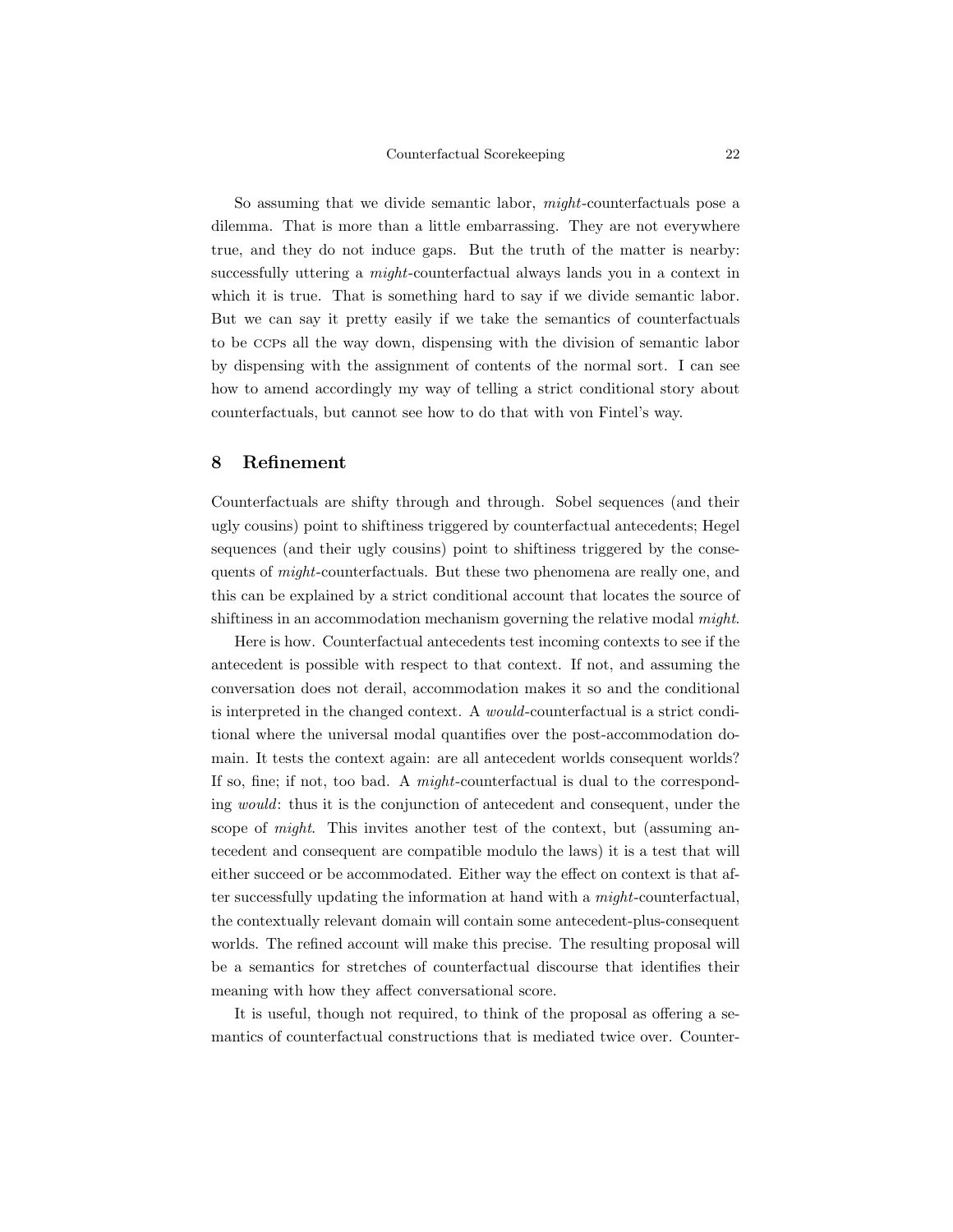factuals first get represented in terms of must and might. The accommodationinducing behavior of the relative modals is figured and those are projected into the formal representation in terms of  $\Box$  and  $\diamond$ . That  $might(p)$  triggers accommodation so that it comes out true can be modeled as  $might(p)$  presupposing  $\Diamond p$  and asserting  $\Diamond p$ . Since  $must(p)$  has no such presuppositions it simply asserts  $\Box p$ . The semantics assigns values—ccps—over the fragment with boxes, diamonds, and presupposition operators.<sup>20</sup>

The fiction is useful, so I adopt it. For woulds things go pretty much as before, using  $\partial \varphi$  to represent that  $\varphi$  is, in the relevant sense, presupposed:

- (20) a. If had been  $p$ , would have been  $q$ 
	- b.  $might(p); must(p \rightarrow q)$
	- c.  $(\partial \Diamond p; \Diamond p); \Box (p \rightarrow q)$

Since the entertainability presupposition is importantly different from other presuppositions—it does not pass the "Hey, wait a minute test"—we do just as well to treat it as something that the conditional flat-out claims. That is really what we have done here.

The case with  $might$ -counterfactuals:

- $(21)$  a. If had been p, might have been q
	- b.  $might(p); might(p \wedge q)$
	- c.  $(\partial \Diamond p; \Diamond p); (\partial \Diamond (p \land q); \Diamond (p \land q))$

But (21c) is clearly overkill: since  $\diamond \varphi$  is an existential modal, the second sequence will (on any sensible semantics) entail the first. So we can replace (21c) with the equivalent, and simpler:

#### $(21)$ c'.  $\partial \Diamond (p \land q)$ ;  $\Diamond (p \land q)$

- 1. Tr(if had been p, would have been  $q$ ) = Tr(might p; must( $p \rightarrow q$ ))
- 2. Tr(if had been p, might have been  $q$ ) = Tr(might p; might( $p \wedge q$ ))
- 3.  $Tr(\phi; \psi) = Tr(\phi)$ ;  $Tr(\psi)$
- 4. Tr(might  $\phi$ ) =  $\partial \Diamond \phi$ ;  $\Diamond \phi$
- 5. Tr $(must \phi) = \Box \phi$

<sup>&</sup>lt;sup>20</sup>The picture can be formalized. Define the translation function  $Tr$ —from the (quasi) English expression of counterfactuals to the relevant sentences of the fragment with boxes, diamonds, and presupposition operators—as follows:

Assuming—as I am happy to—that might and must are duals straightaway yields that  $might(p \wedge q)$  abbreviates  $\neg must(p \rightarrow \neg q)$ , whence that might- and would-counterfactuals are duals.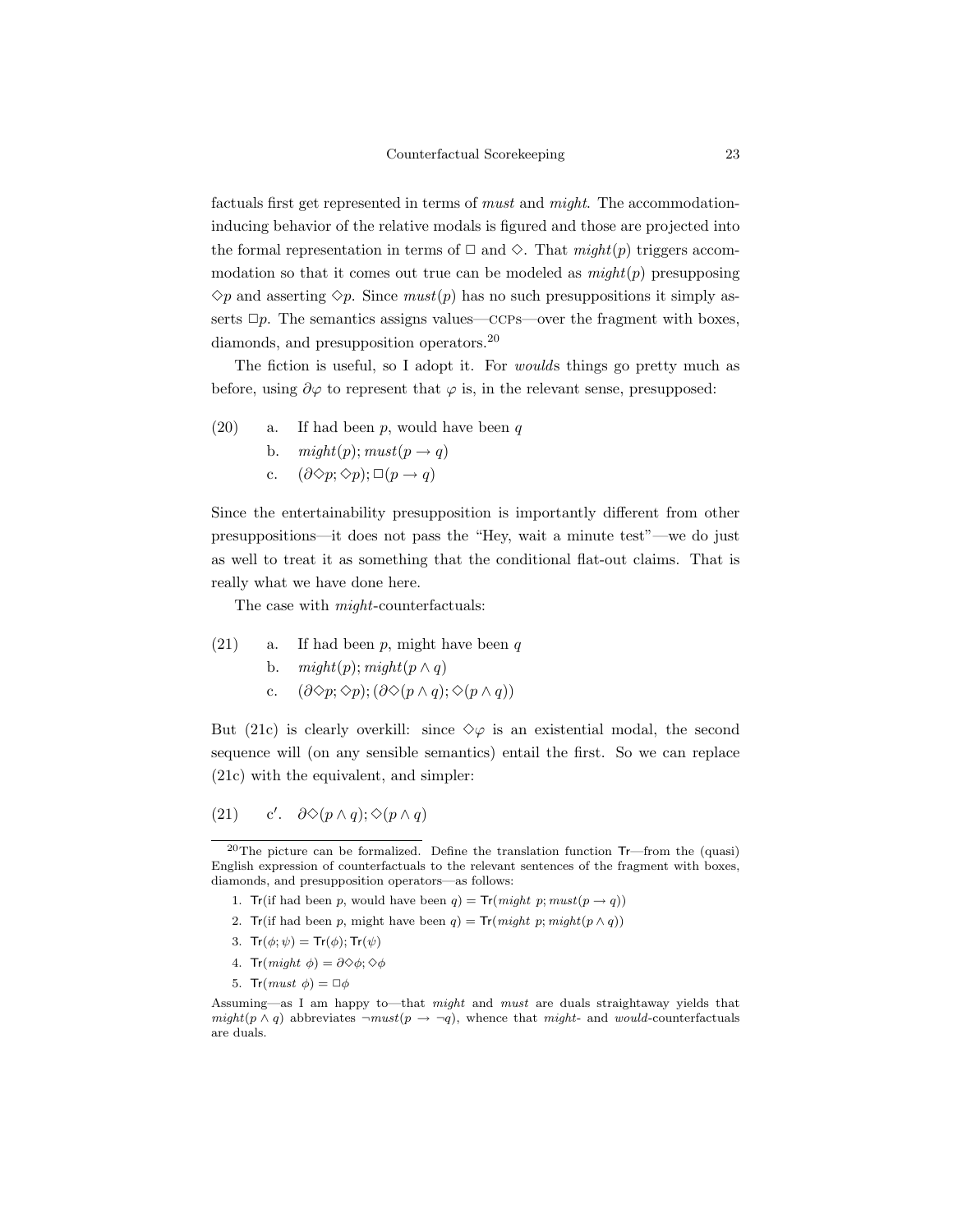The semantic value of a counterfactual is the semantic value of its representation in the fragment with boxes, diamonds, and presuppositional operators.

I confessed early on that my interest is less in the content of counterfactuals than it is in getting straight about their context change potential—how successful utterances of stretches of counterfactual discourse change the information state of a hearer when she accepts the news conveyed by it. So, as before, assume a set  $U \subseteq W$  of worlds. Given a set i of worlds—characterizing what is settled in the conversation or the hearer's factual information—I will say how  $\langle \pi, i \rangle$  is changed by a successful utterance of a counterfactual by saying how it impacts the hyperdomain  $\pi$ <sup>21</sup> Given i we form the set of admissible domains  $\mathbb{D}_i$  as before; hyperdomains around i are as before. Since  $\pi$  is a function of  $i$ , we generally suppress i and treat the semantics as taking hyperdomains to hyperdomains.

Changes to hyperdomains are changes brought by looking to the wouldbe changes of the domains that make them up. The would-be changes on individual domains record both the satisfaction of the entertainability presuppositions associated with the modals—if they are not met the would-be update is undefined—and the quantificational force of those modals. These effects then percolate to the hyperdomain.

It is easier to digest this if we break it into two separate definitions. First, domains:

## Definition 5.

1. domain ccp

a)  $s[\Diamond \varphi] = \{w \in s : s \cap \llbracket \varphi \rrbracket \neq \emptyset\}$ b)  $s[\Box \varphi] = \{w \in s : s \subseteq [\varphi]\}$ c)  $s[\partial \varphi] = s$  if  $s[\varphi] \neq \emptyset$ 

2. truth at domains

 $s \vDash \varphi$  iff  $s[\varphi] = s$ 

Relative modals test the domain: might testing that domain has some  $\varphi$ worlds, must that it has only  $\varphi$ -worlds. (These clauses are not defined if  $\varphi$ 

 $^{21}$ Formally, this gloss of the machinery is not obligatory: *i* could just as well be a point of evaluation.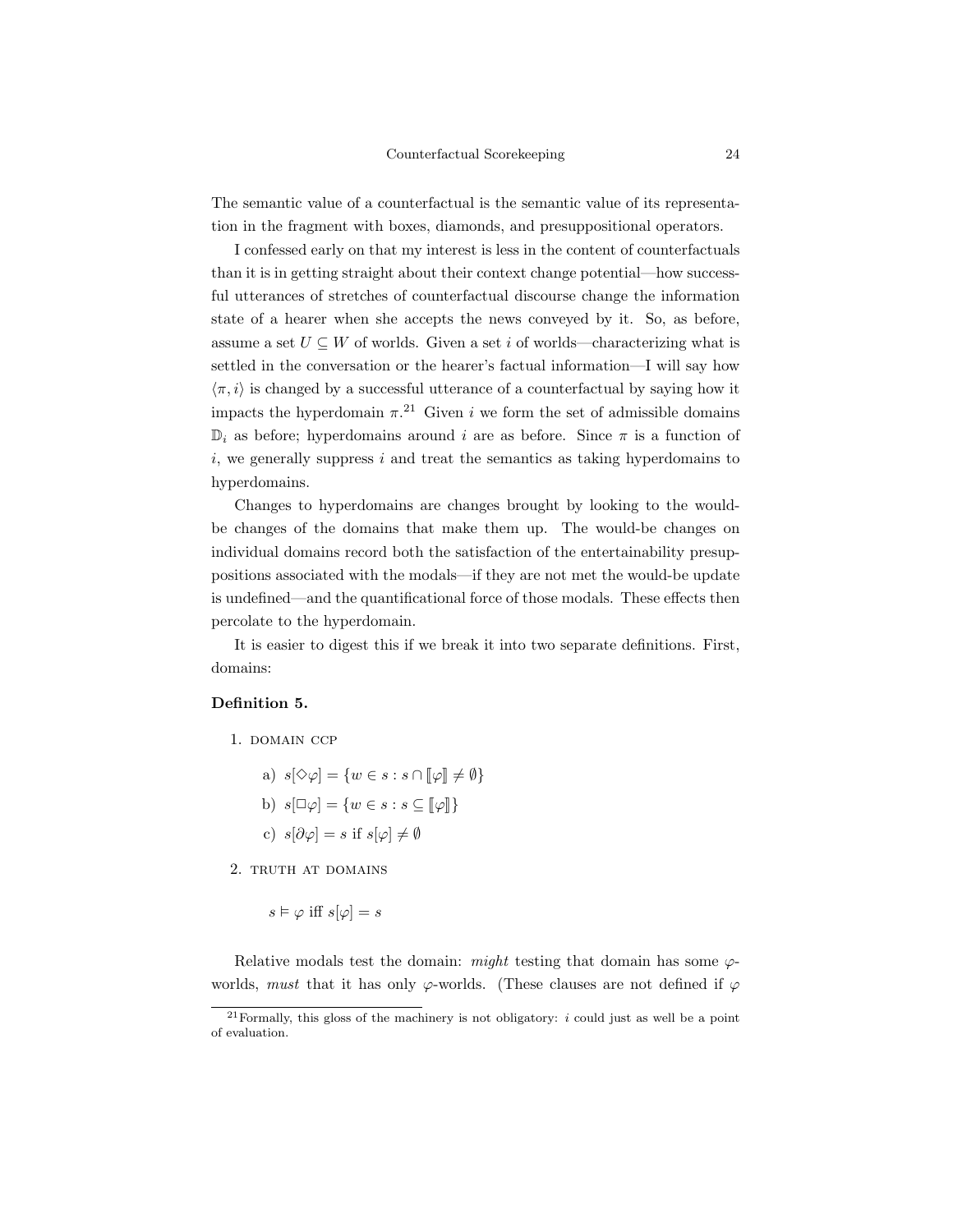carries another modal, but that situation will not arise for us.) The effect of presupposed material—what we might better call non-proffered material—is to test for the satisfaction of that material. A relative modal is true at a domain just in case the information it carries is already present in that domain.

We now lift the whole process to hyperdomains:

### Definition 6.

1. hyperdomain ccp

- a)  $\pi + \Diamond \varphi = \{ \langle s_n, s_m \rangle \in \pi : s_{\pi} \models \Diamond \varphi \}$
- b)  $\pi + \Box \varphi = \{ \langle s_n, s_m \rangle \in \pi : s_{\pi} \models \Box \varphi \}$
- c)  $\pi + \partial \varphi = \{ \langle s_n, s_m \rangle \in \pi : \exists \langle s_n', s_m' \rangle \in \pi \text{ such that } s_n'[\varphi] = s_n \text{ and } s_m'[\varphi] = s_m \}$

2. truth at hyperdomains

$$
\pi \vDash \varphi \text{ iff } \pi + \varphi = \pi
$$

It follows straightaway that  $\square \varphi$  is true at a hyperdomain  $\pi$  iff the minimal domain in  $\pi$  has only  $\varphi$ -worlds in it. For  $\Box \varphi$  is true at  $\pi$  iff  $\pi$  is a fixed point of  $+\Box\varphi$  iff  $s_\pi \models \Box\varphi$ . And this iff  $s_\pi$  is a fixed point of  $[\Box\varphi]$  iff all the worlds in  $s_{\pi}$  are  $\varphi$ -worlds. Similarly for  $\diamond \varphi$ : it is true at  $\pi$  iff the minimal domain in  $\pi$ has some  $\varphi$ -worlds in it.

An entertainability presupposition like  $\partial \Diamond \varphi$  affects a context  $\langle \pi, i \rangle$  by seeing just what domains in  $\pi$  allow  $\varphi$ . Suppose s is a domain ordered by  $\pi$ . If s has no  $\varphi$ -worlds, then  $s[\Diamond \varphi] = \emptyset$  and hence  $s[\partial \Diamond \varphi]$  will be undefined. Whence no pair in  $\pi$  in which s occurs will survive the update of  $\pi$  with  $\partial \Diamond \varphi$ . Entertainability presuppositions do just what we wanted to hyperdomains: they filter the ordering, eliminating domains that do not meet the presupposition.

Counterfactuals induce just the changes that their representations induce, and are true just when their induced changes idle. Officially:

### Definition 7.

1. would-COUNTERFACTUAL CCP

 $\pi + if$  had been p, would have been  $q = \pi + \partial \Diamond p$ ;  $\Box(p \rightarrow q)$ 

### 2. might-COUNTERFACTUAL CCP

 $\pi + i f$  had been p, might have been  $q = \pi + \partial \Diamond (p \land q); \Diamond (p \land q)$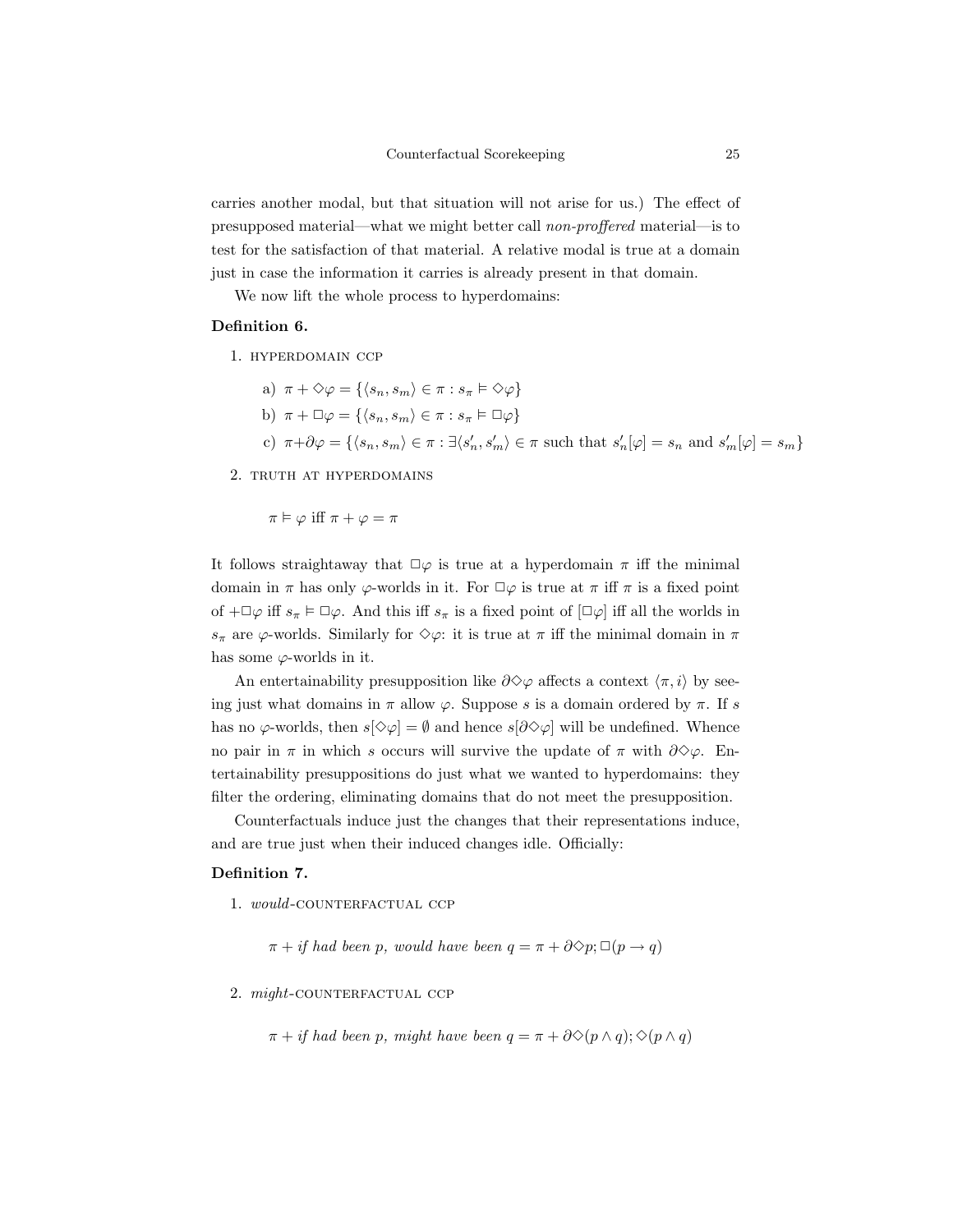3. TRUTH

$$
\langle \pi, i \rangle \models
$$
 if had been p, would/might have been q iff  
 $\pi + if$  had been p, would/might have been  $q = \pi$ 

This is definitely an analysis in the spirit of the loophole: would-counterfactuals are strict conditionals, a universal modal scoped over a material conditional just which modal a function of context; *might*-counterfactuals are dual to woulds; and the semantics of each construction is driven by the semantics given to the unary relative modals that figure prominently in them. But it is not defeatist.

Defeatist or not, however, this would not be worth the bother if it buys no better explanation of the shiftiness of counterfactual antecedents and consequents. Saying just when stretches of counterfactual discourse are consistent gives us the makings of that explanation. There are two semantic concepts nearby. A sequence of counterfactuals is *consistent* just in case it can be interpreted without collpase into absurdity. That sequence is cohesive iff there is a non-trivial hyperdomain that is a fixed point of the update with the sequence.

### Definition 8.

- 1. (CONSISTENCY)  $\varphi_1; \ldots; \varphi_n$  is consistent iff there is a  $\langle \pi, i \rangle$  such that  $(\pi +$  $\varphi_1$ ) +  $\cdots$  +  $\varphi_n \neq \pi_{\perp}$
- 2. (COHESIVENESS)  $\varphi_1; \ldots; \varphi_n$  is *cohesive* iff there is a  $\langle \pi, i \rangle$  such that  $(\pi +$  $\varphi_1$ ) +  $\cdots$  +  $\varphi_n = \pi \neq \pi_1$

Cohesiveness implies consistency, but not conversely. Consistency requires that the possibility of successful update; cohesiveness requires the possibility of a non-absurd fixed point of an update. Whence, while consistency requires only that the information lead somewhere without collapse, cohesiveness requires that all the information in the sequence hang together in a single state. That means that cohesiveness, but not consistency, is sensitive to accommodating shifts—such shifts are compatible with consistency but not cohesiveness. The explanation is now straightforward: Sobel sequences and Hegel sequences are consistent, but not cohesive. Their ugly cousins are neither.

Sobel sequences are explained as before. You utter a simple counterfactual if had been p, would have been q. I update  $\langle \pi_0, i \rangle$  accordingly. The change to  $\pi_0$  induced by  $\partial \Diamond p$ ;  $\Box (p \rightarrow q)$  is, first, to make room for  $\Diamond p$ . Assume that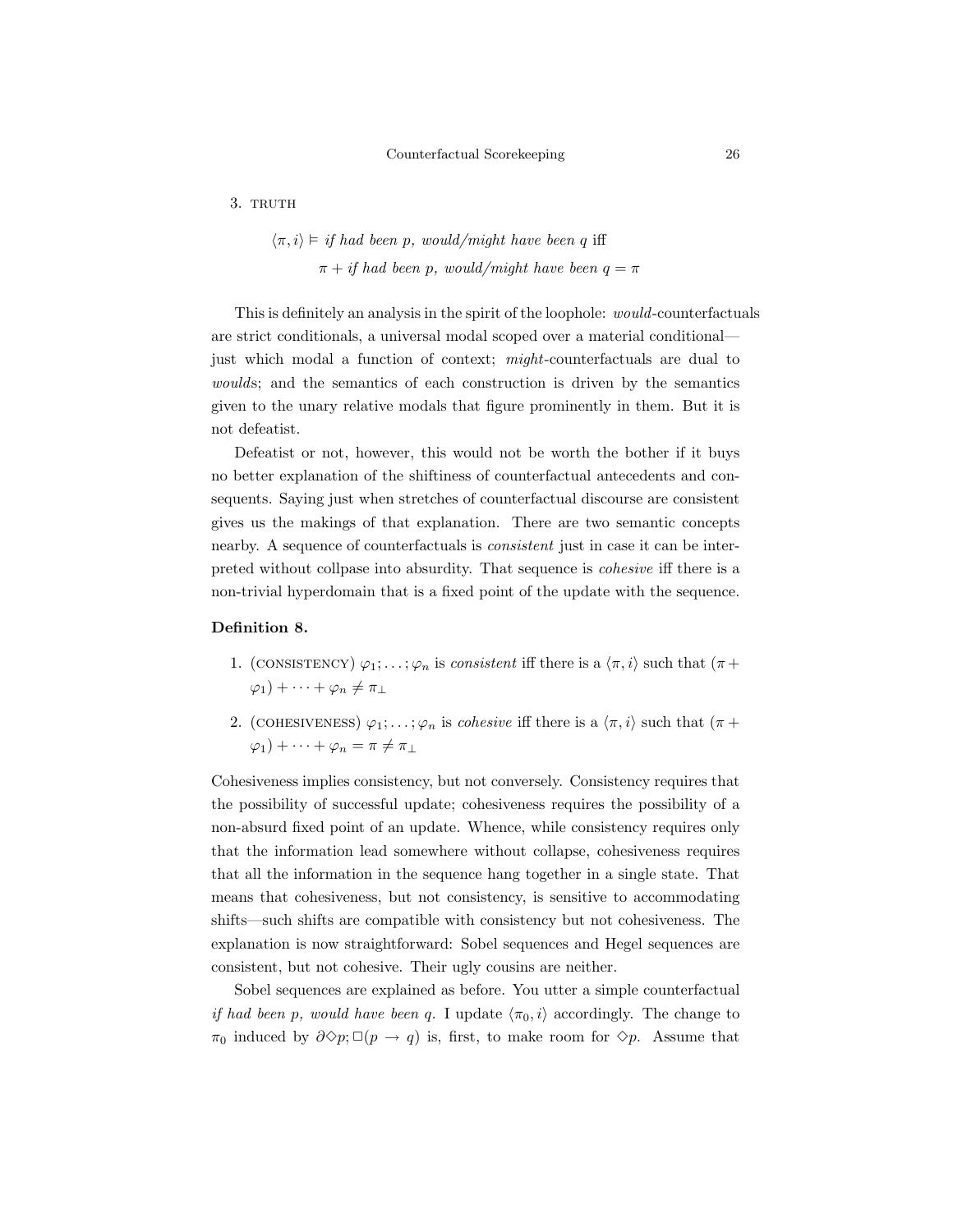*i* contains no *p*-worlds. Then  $\pi_0 + \partial^2 \varphi$  will allow  $\langle s_n, s_m \rangle$  from  $\pi_0$  to pass through to  $\pi_1$  just in case each of the s's have a p-world. It is easy to imagine that  $\square(p \rightarrow q)$  is true at  $\pi_1$  in virtue of its being true at  $s_{\pi_1}$ —that is, in virtue of the  $(\preceq_i-)$ nearest p-worlds being q-worlds. But now you utter the thinned if had been  $(p \wedge r)$ , then would have been  $\neg q$ . Updating begins where it left off: I update  $\pi_1$  with  $\partial \diamond (p \wedge r)$  and update the result with  $\Box (p \wedge r \rightarrow \neg q)$ . So  $\pi_1$  is refined further to  $\pi_2$ : all ordered domains in  $\pi_1$  not allowing  $(p \wedge r)$ are removed. It is easy to imagine the facts about relative proxmity allowing that in the smallest domain left all of the  $(p \wedge r)$ -worlds are  $\neg q$ -worlds. And so, since  $s_{\pi_2} \cap [p \wedge r] \subseteq [\neg q], \Box(p \wedge r \rightarrow \neg q)$  is true at  $\pi_2$ . In the normal case, such a  $\pi_2$  will not be absurd and so the sequence is consistent.

But not so in reverse order. Jumping straightaway to  $\pi_2$  from  $\pi_0$  is very different. Although it is still fine that  $\Box(p \land r \rightarrow \neg q)$  is true at  $\pi_2$ , attempting to interpret the unthinned, simple counterfactual would now be a disaster. Updating  $\pi_2$  with  $\partial \Diamond p$  idles—every domain ordered in  $\pi_2$  allows  $(p \land q)$ , and a fortiori allows p. But on the assumption that  $\Box(p \land r \rightarrow \neg q)$  is true at  $\pi_2$ , it follows that  $s_{\pi_2} \cap [p] \not\subseteq [q]$ . Hence  $s_{\pi_2} [\Box (p \to q)] = \emptyset$ . And so the hyperdomain collapses upon updating with the simple counterfactual:  $\pi_2 + \Box(p \rightarrow q) = \pi_\perp$ . So a Sobel sequence's ugly cousin is inconsistent.

The explanation for Hegel sequences is exactly the same—that is an advantage worth claiming. You utter if Hans had come to the party, he would have had fun. Update  $\langle \pi'_0, i \rangle$  accordingly, first by updating  $\pi'_0$  with the entertainability presupposition  $\partial \Diamond p$ . Only those domains ordered by  $\pi'_0$  that have p–worlds survive to  $\pi'_1$ . And, as before, we test  $\square(p \to q)$  here. Assume that, indeed,  $s_{\pi'_1} \cap [p] \subseteq [q]$ . Now you continue: But, of course, if Hans had come to the party, he might have run into Anna and they would have had a huge fight, and that would not have been any fun. For simplicity, let's gloss this as if had been p, might have been r where  $\llbracket r \rrbracket \subseteq \llbracket \neg q \rrbracket$ . Update accordingly, first resolving the effects of accommodation:  $\pi'_1 + \partial \Diamond (p \wedge r)$ . We thus get rid of any domains ordered by  $\pi'_1$  that have no  $(p \wedge r)$ -worlds— $s_{\pi'_1}$  will be one such casualty. In the resulting hyperdomain  $\pi'_2$  every domain will have some  $(p \wedge r)$ -worlds, and hence some  $(p \land \neg q)$ -worlds. Those worlds—in particular those in  $s_{\pi'_2}$ —are sufficient to guarantee the truth of  $\Diamond(p \land \neg q)$  at  $\pi'_2$ . Such a  $\pi'_2$  will not be absurd and so the sequence is consistent.

But not so in reverse order. Jumping straightaway to  $\pi'_2$  from  $\pi'_0$  is very different. It is still true at  $\pi'_2$  that  $\Diamond(p \land \neg q)$ . But attempting to update  $\pi'_2$ with  $\partial \Diamond p$ ;  $\Box (p \rightarrow q)$  would be a disaster. The entertainability presupposition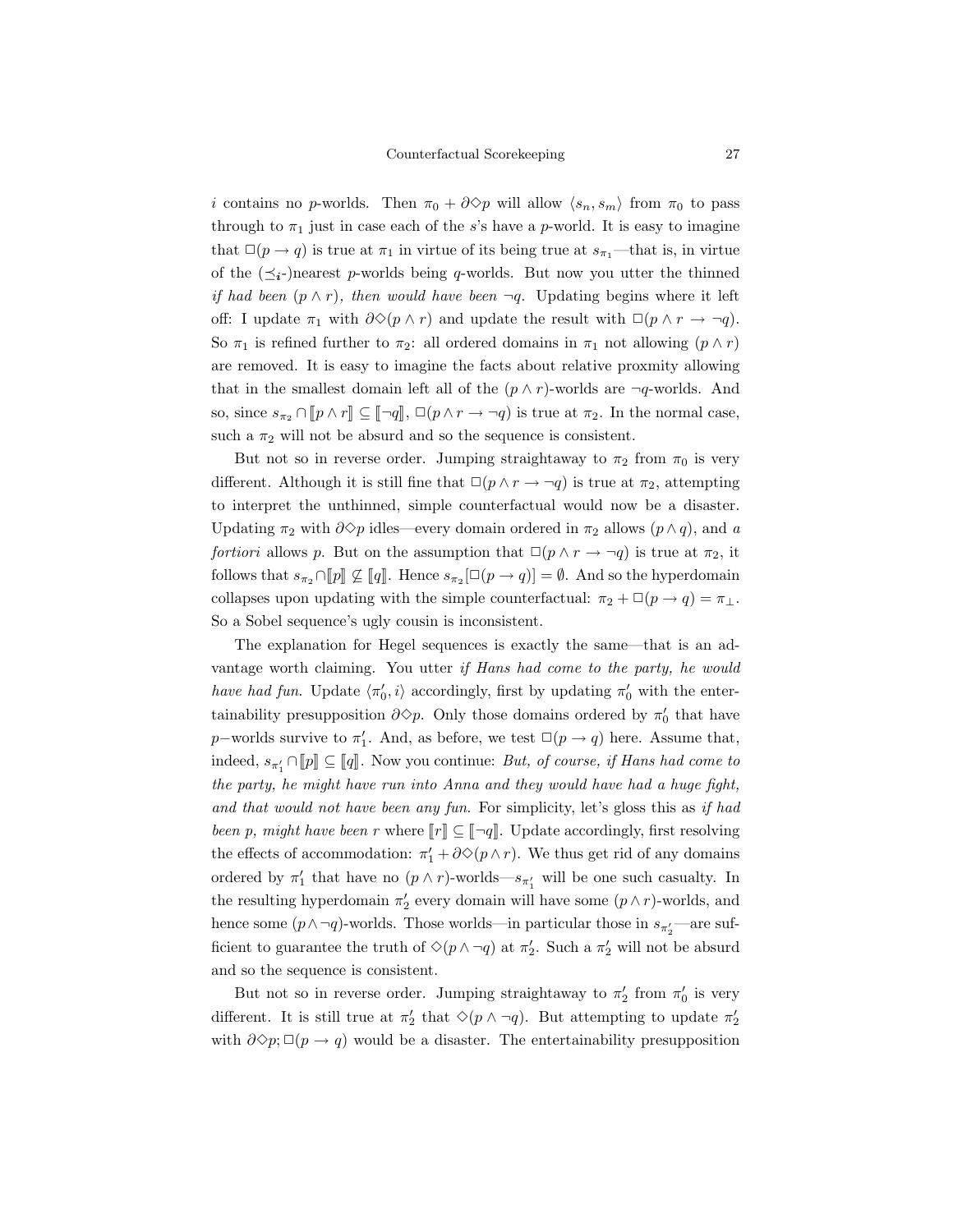is met, and so accommodation idles. But no non-absurd hyperdomain—and so not  $\pi_2'$ —that makes  $\Diamond(p \land \neg q)$  true can be updated with  $\Box(p \rightarrow q)$  without collapse. Since  $s_{\pi'_2} \cap [p \wedge \neg q] \neq \emptyset$ , it follows that  $s_{\pi'_2} \cap [p] \not\subseteq [q]$ —and so  $\pi'_2 + \Box(p \to q)$  will be absurd. So a Hegel sequence's ugly cousin is inconsistent.

Sobel and Hegel sequences are consistent. But the information they carry cannot all hang together at once. Both require an accommodating shift midway through—that is the mark of incohesiveness. In each case some non-trivial shift is needed to make that bit of counterfactual discourse make sense. But once shifted, there is no guarantee that the preceding stretch could be truthfully uttered in the context thus changed. That is why they cannot be consistently reversed.

## 9 Reformulations

I want to offer two reformulations of the strict conditional analysis. Two features loom large in the analysis: there is a nested set of domains that accommodation operates as a filter on, and that set is generated in a more or less straightforward way from an underlying ordering recording relative proximity between worlds. The first feature is inessential in the sense that we might instead—with equivalent results—treat accommodation as a means of making (unstructured) domains ever-larger. The second feature is inessential in the sense that nothing I have said at all depends on making any assumptions about an underlying ordering of proximity between worlds. The reformulations are meant to make this clear.

The first reformulation takes the semantics of counterfactual discourse to affect and be affected by domains, not hyperdomains. As before, admissible domains around  $i$  are got by forming sets around  $i$  in a way that is faithful to the underlying ordering  $\preceq_i$ . Each domain around i is simply a sphere centered on  $i$ . Before, we separated the accommodation-induced effects of  $might$  from its quantificational-effects. That is why  $might(p)$  gave rise to the representations  $\partial \diamond p$  and  $\diamond p$ . I still think that is useful and we can stick to that if we like. But there are other options. We can model the impact that might has on a context without this separation, making accommodation part of the update directly. The picture is that accommodation triggers a domain shift by making the prior domain bigger. I assume that a domain shifts to allow the possibility that  $\varphi$ only if  $\llbracket \varphi \rrbracket \neq \emptyset$ .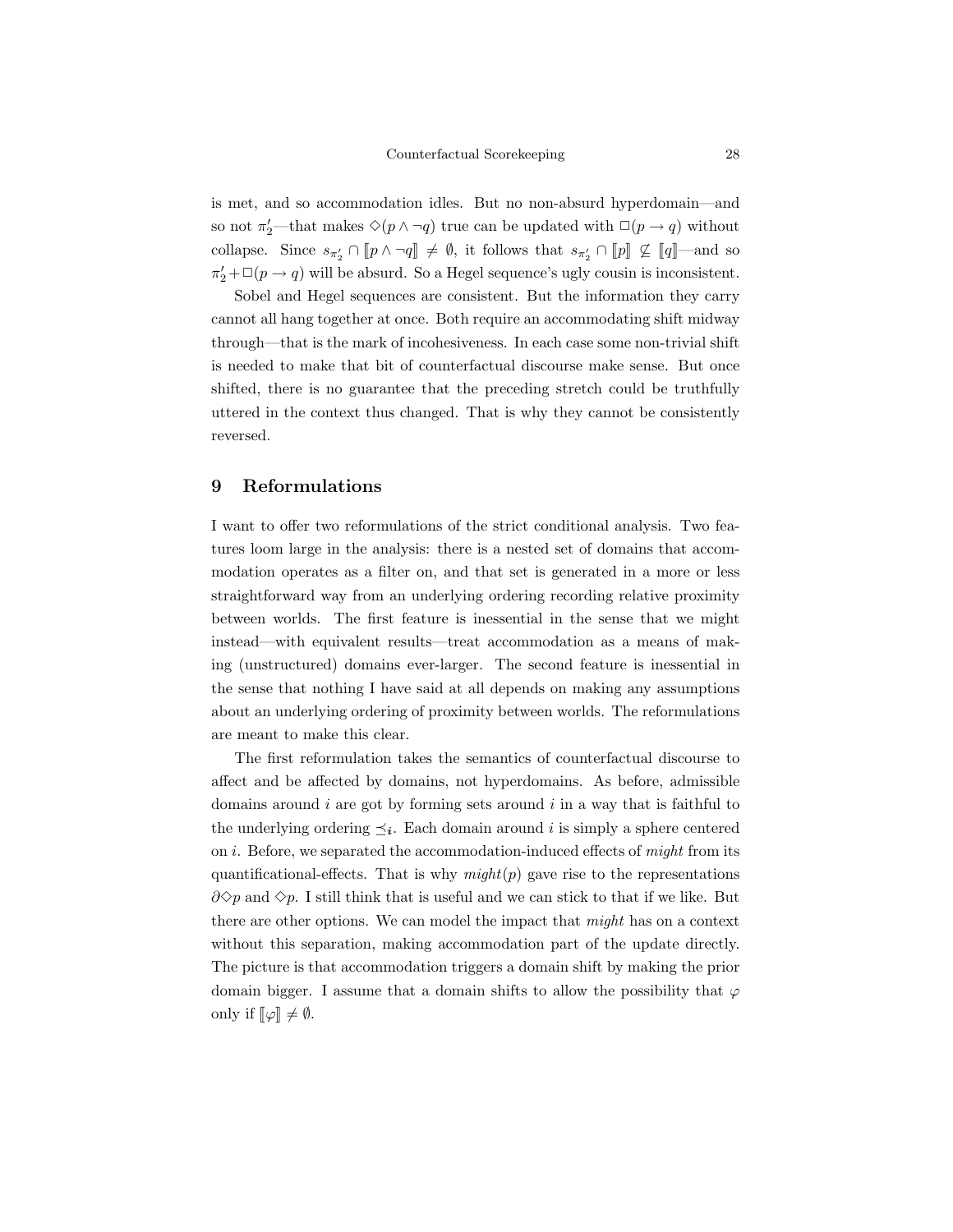### Definition 9.

1. DOMAIN SHIFT

 $s \diamond \varphi = s'$  iff s' is the smallest set in  $\mathbb{D}_i$  such that  $s \subseteq s'$  and  $s' \cap [\![\varphi]\!] \neq \emptyset$ .

- 2. DOMAIN CCP
	- a)  $s[\Diamond \varphi] = \{w \in s \diamond \varphi : s \diamond \varphi \cap [\varphi] \neq \emptyset\}$
	- b)  $s[\Box \varphi] = \{w \in s : s \subseteq [\varphi]\}$
- 3. COUNTERFACTUALS
	- a) s[if had been p, would have been  $q = s[\diamond p][\Box(p \rightarrow q)]$
	- b) s[if had been p, might have been  $q = s[\Diamond p][\Diamond (p \land q)]$

Consistency and cohesiveness are redefined to appeal to domains instead of hyperdomains:

## Definition 10.

- 1. (CONSISTENCY, DOMAIN-WISE)  $\varphi_1; \ldots; \varphi_n$  is consistent<sub>d</sub> iff there is an  $\langle s, i \rangle$  such that  $s[\varphi_1] \dots [\varphi_n] \neq \emptyset$
- 2. (COHESIVENESS, DOMAIN-WISE)  $\varphi_1; \ldots; \varphi_n$  is *cohesive<sub>d</sub>* iff there is an  $\langle s, i \rangle$  such that  $s[\varphi_1] \dots [\varphi_n] = s \neq \emptyset$

Assume that the default, initial domain is  $s_0 = i$ . Clearly  $s_{\pi_0} = s_0$ . And, just as clearly, if  $\pi$  results from updating  $\pi_0$  with a stretch of counterfactual discourse  $\varphi_1; \ldots; \varphi_n$  and if s results from updating  $s_0$  with that same stretch, then  $s_\pi = s$ . That stretch is consistent (cohesive) iff it is consistent<sub>d</sub> (cohesive<sub>d</sub>). The two stories are notational variants.

But there is a (small) point to the variation. The reformulation invokes a change operation on sets of worlds. This change operation corresponds to a specific contraction operator in belief dynamics—severe withdrawal.<sup>22</sup> Contraction functions model a limit case of belief change where beliefs are removed but not added. Since belief states are in a state of logical equilibrium, constructing such operations from states to states is non-trivial. Each such construction represents some trade-off between conservatism—keep believing as much as you can—and egalitarianism—treat like beliefs alike, where likeness is measured by resistance to change or importance or whatever. Severe withdrawal favors

<sup>22</sup>See Rott and Pagnucco (1999).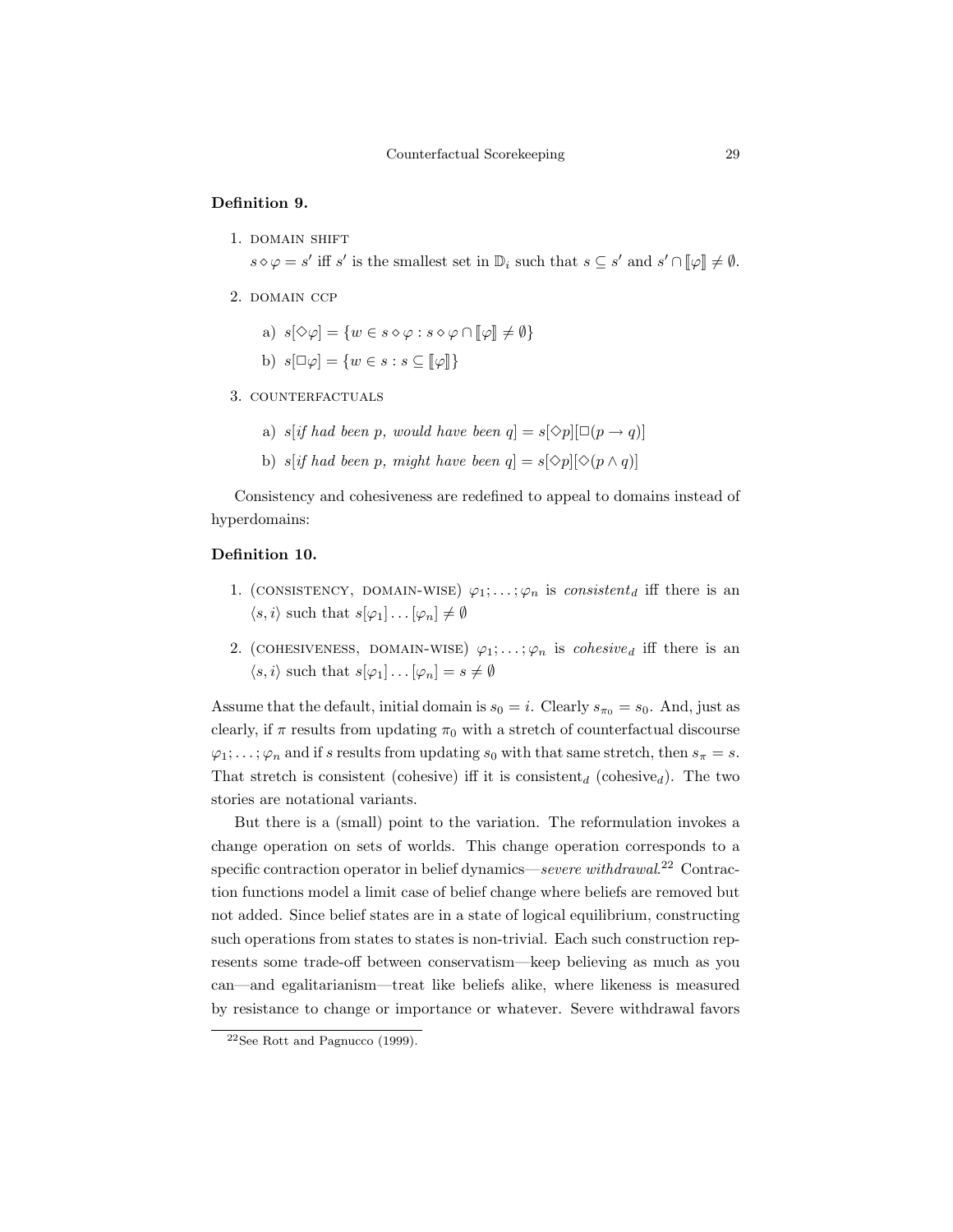the egalitarian over the conservative. Accommodation as we have put it coincides exactly with severe withdrawal: contracting a belief set by removing  $\varphi$ corresponds exactly to the problem of accommodating  $\Diamond \neg \varphi$  in a set of worlds characterizing that belief set. Different stories about accommodation might have opted for different constraints, and corresponded to more conservative change operations. We might have missed this connection between accommodation and the dynamics of belief if we did not bother to reformulate.

The second reformulation serves a different purpose. Accommodation looms large in any strict conditional story exploiting the loophole. As I have told the story, the dynamics of counterfactual domains are driven in large part by an underlying ordering of worlds. That leaves the impression that the strict conditional story ultimately relies on the same apparatus that drives the classic variably strict semantics for counterfactuals. But, even setting aside issues of contextual dynamics, there are problems with any similarity-based semantics for counterfactuals—facts and predictions do not happily align.<sup>23</sup> Better to tell the story in a way that is independent of this issue.

The strict conditional analysis exploits hyperdomains—ordered sets of domains around a given  $i$ . These hyperdomains inherit their structure from an underlying ordering: accommodation trims a hyperdomain, and this amounts to taking a system of spheres and successively eliminating the innermost spheres. But such systems need not be generated by orderings of overall comparative similarity. All that is needed is a *fallback relation* and a proposition—these generate a hyperproposition; hyperdomains inherit both their name and their structure accordingly.<sup>24</sup>

Given a proposition  $x$ , suppose we have associated with it a fallback relation  $F$ —a relation recording the series of propositions we fall back to if retreating from x. A hyperproposition about x is just the closure of x under the fallback relation:  $H_x = x^* = \{y : xFy\}$ . The structure of a hyperproposition is determined by the properties of the fallback relation. Assume at least this structure:  $F$  is reflexive, transitive, inclusive, and quasi-connected.<sup>25</sup> Quasiconnectedness plus inclusion entail that  $F$  induces a linear order. Where  $W$ is finite, this implies the Limit Assumption for  $F^{26}$  Orderings of similarity

<sup>23</sup>See Kratzer (1989) and Veltman (2005).

<sup>24</sup>See Fuhrmann (1999) for more on the structure of hyperpropositions. Grove (1988) was the first to use (a version of) them in belief dynamics.

<sup>&</sup>lt;sup>25</sup>INCLUSION:  $xFy$  implies  $x \subseteq y$ ; QUASI-CONNECTEDNESS:  $xFy$  and  $xFz$  implies  $yFz$  or  $zFy$ .<br><sup>26</sup>LIMIT ASSUMPTION: if  $H_x$  is a hyperproposition about x and y is a proposition, there is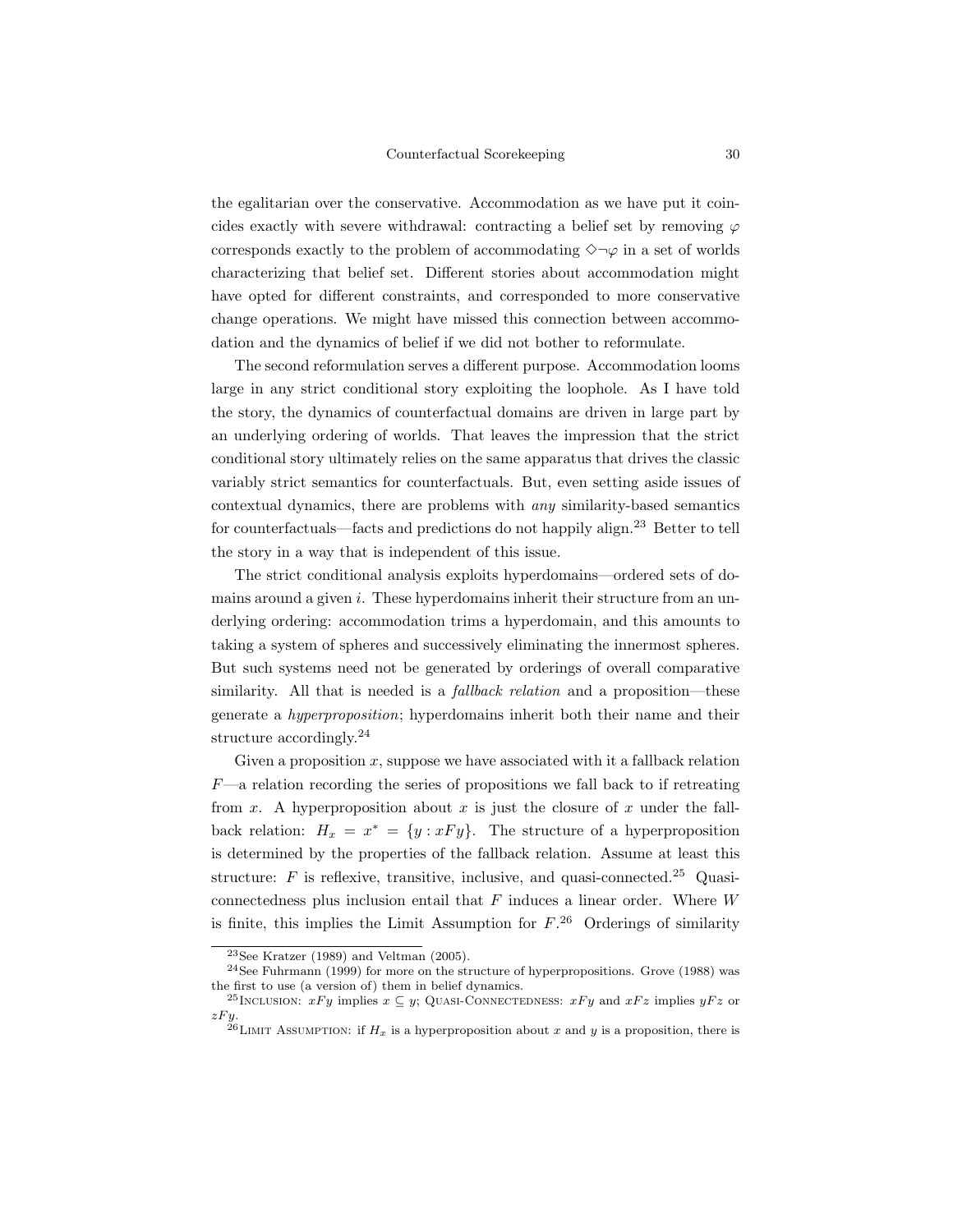induce one choice of  $F$ —that is why a system of spheres is equivalent to a set-valued selection function—but others are possible.<sup>27</sup> Although officially a hyperproposition  $H_x$  is a set of propositions, it is sometimes convenient to think of it simultaneously as the ordering of  $H_x$  by  $F$ . Let's not fuss over the difference.

The set  $\mathbb{D}_i$  of admissible counterfactual domains (at i, with repsect to a choice of fallback relation  $F$ ) is simply the hyperproposition  $H_i$ . A hyperdomain around  $i$  is an ordered set of admissible domains, the structure of the ordering inherited from the structure of the hyperproposition  $H_i$ . From here, the analysis goes as before. What I have said about counterfactual score can be said so that it is parametric on a choice of F.

## 10 Conjecture

I have tried to make a case for exploiting a loophole. The loophole takes would-counterfactuals to be strict conditionals, a universal modal scoped over a material conditional. But the force of that modal is highly context dependent. Most of the work lies in getting straight about the interaction between context and semantic value. It is not a mere loophole because the facts about counterfactuals in context push us toward it.

If counterfactuals are just strict conditionals, what of indicatives? I think they are strict, too, amounting to a universal (epistemic) modal scoped over a material.<sup>28</sup> The interpretation of the epistemic modal is highly context dependent. Most of the work lies in getting straight about the interaction between context and semantic value. The semantics of the conditional constructions are largely the same. They differ in what domains they test and so on what parameter accommodation operates.

Let  $i$  be the set of worlds compatible with the facts I have. The change induced by an indicative if p, q amounts to testing i with the strict  $\square(p \rightarrow q)$ . So far—if there are p-worlds in  $i$ —this looks just like the counterfactual. What if there are no antecedent worlds? Well, then we accommodate. But here a difference emerges. Accommodation triggered by counterfactuals—either in the would- or *might*- flavors—has the result of shifting the counterfactual domain. Accommodation triggered by indicatives, on the other hand, shifts the set of

a smallest  $z \in H_x$  such that  $z \setminus x \neq \emptyset$ .

 $27$ Veltman's (2005) counterfactual retraction operator induces a particularly nice fallback relation since the fallbacks thus induced respect dependencies between facts in a context.

 $^{28}\mathrm{See}$  Gillies (2004).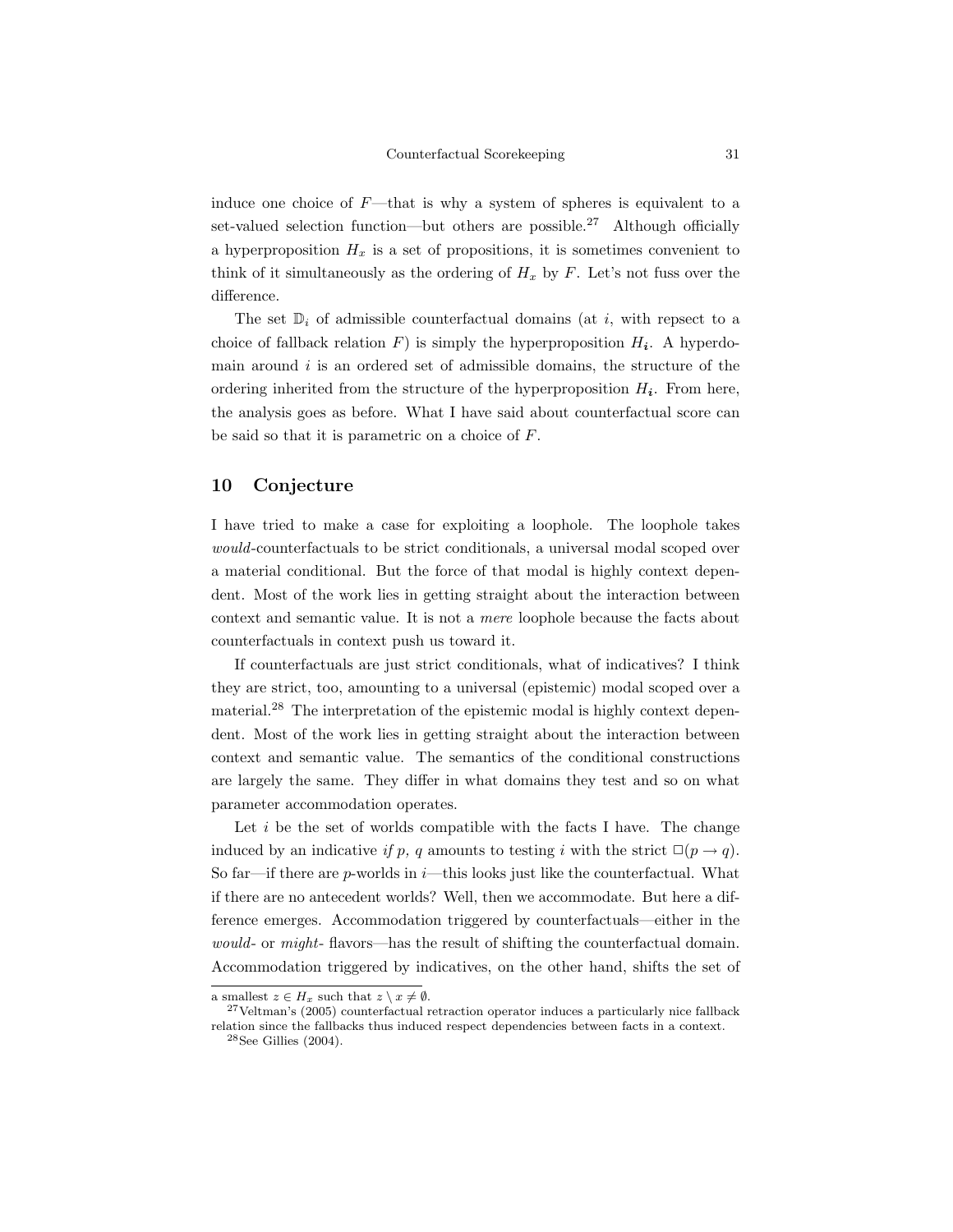worlds contending for the actual world. That is a different thing and predicts that accommodation in the two constructions will be sensitive to different pressures. Since accommodation triggered by an indicative introduces new worlds previously ignored or ruled out as contenders, we should expect accommodation here to interact in interestingly different ways with factual discourse. Or so I conjecture.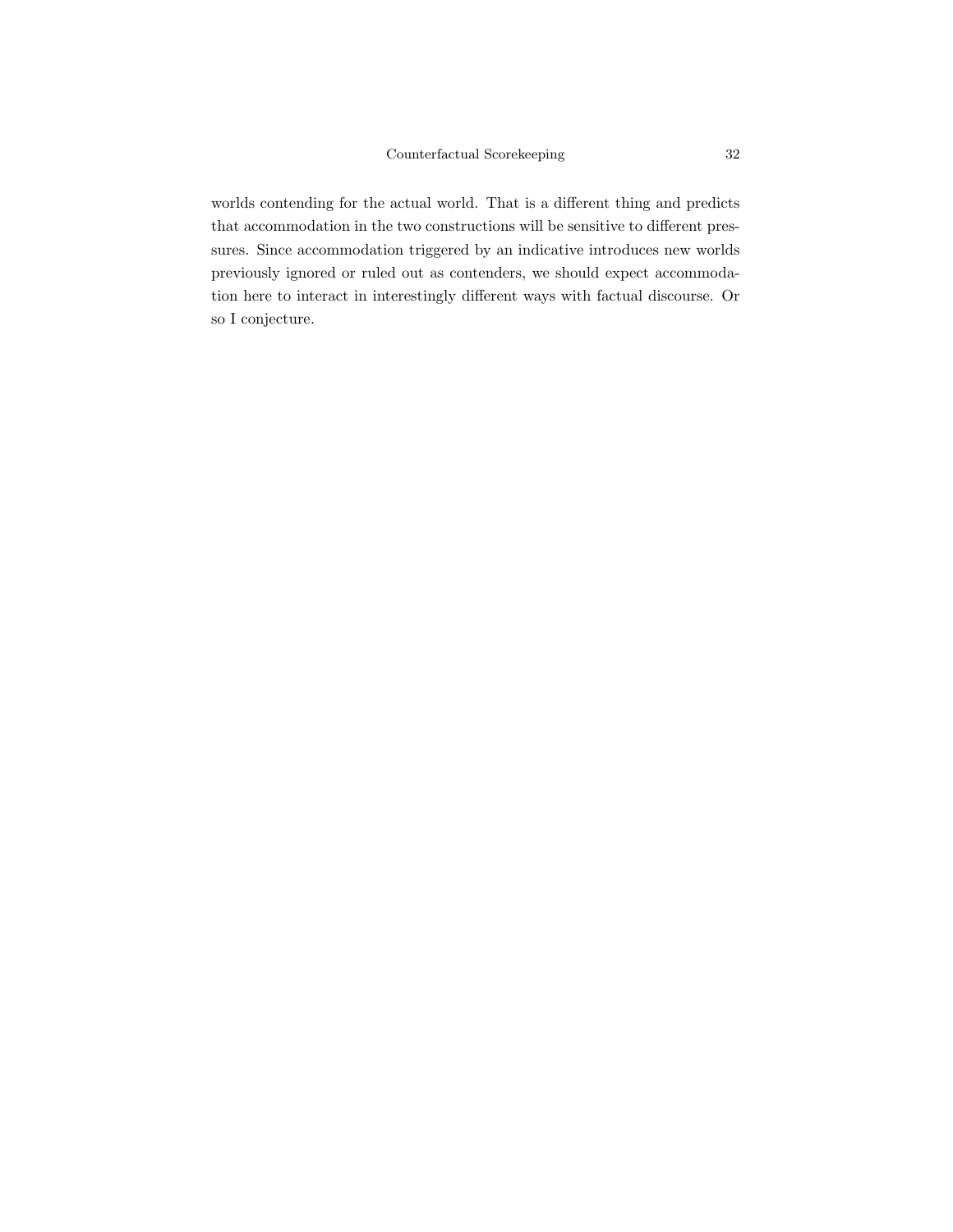## Bibliography

- Asher, N. (2005). "Were, would, might and a compositional account of counterfactuals," ms., The University of Texas at Austin.
- Beaver, D. (1992). "The kinematics of presupposition," in: Dekker, P. and M. Stokhof (eds.), Proceedings of the Eigth Amsterdam Colloquium (Amsterdam: ILLC).
- Beaver, D. (1999). "Presupposition accommodation: A plea for common sense," in: Moss, L., J. Ginzburg, and M. de Rijk (eds.), Logic, Language, and Computation, Vol. 2 (Stanford: CSLI).
- Bennett, J. (2003). A Philosophical Guide to Conditionals. New York: Oxford University Press.
- von Fintel, K. (1998). "The presuppositon of subjunctive conditionals," in: Sauerland, U. and O. Percus (eds.), The Interpretive Tract, MITWPL 25: 29–44.
- von Fintel, K. (1999). "Counterfactuals in a dynamic context," in: Kenstowicz, M. (ed.), Ken Hale: A Life in Language (Cambridge: MIT Press).
- von Fintel, K. (2003). "Would you believe it? The King of France is back!" in: Reimer, M. and A. Bezuidenhout (eds.), Descriptions and Beyond (New York: Oxford University Press).
- Frank, A. (1997). Context Dependence in Modal Constructions. Ph.D. dissertation, Fakultät Philosophie: Universität Stuttgart.
- Fuhrmann, A. (1999). "When hyperpropositions meet ...," Journal of Philosophical Logic 28: 559–574.
- Gillies, A. S. (2004). "Epistemic conditionals and conditional epistemics,"  $No\hat{u}s$ 38: 585–616.
- Groenendijk, J. and M. Stokhof (1991). "Dynamic predicate logic," Linguistics and Philosophy 14: 39–100.
- Groenendijk, J. M. Stokhof, and F. Veltman (1996). "Coreference and modality," in: S. Lappin (ed.), Handbook of Contemporary Semantic Theory (Oxford: Blackwell).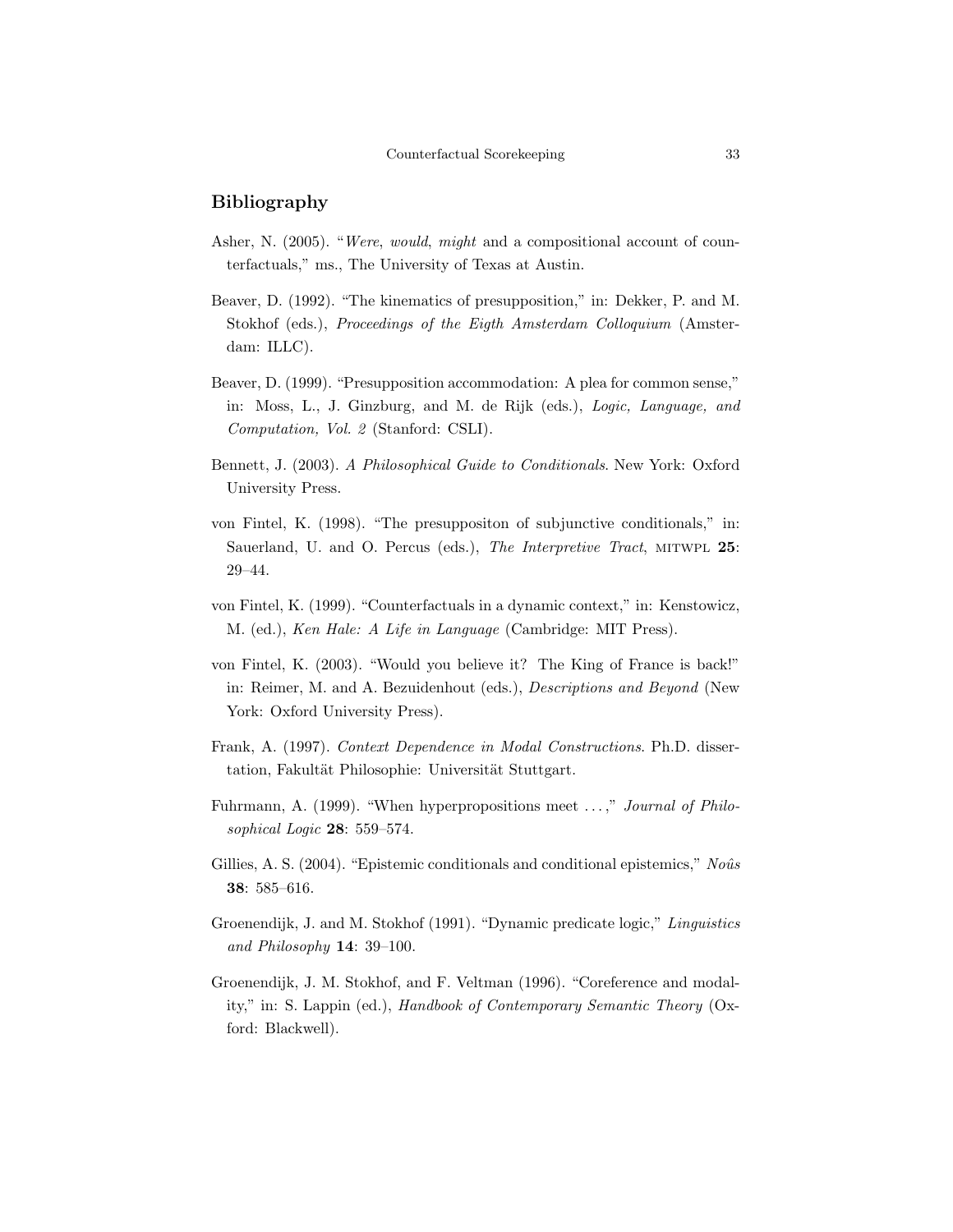- Grove, A. "Two modellings for theory change," Journal of Philosophical Logic 17: 157–170.
- Kratzer, A. (1977). "What 'must' and 'can' must and can mean," Linguistics and Philosophy 1: 337–355.
- Kratzer, A. (1981a). "The notional category of modality," in: Eijkmeyer, H.- J., and H. Rieser (eds.), Words, Worlds, and Contexts (Berlin: de Gruyter). Reprinted in: Portner, P and B. H. Partee (eds.) (2002), Formal Semantics: The Essential Readings (Oxford: Blackwell).
- Kratzer, A. (1981b). "Partition and revision: The semantics of counterfactuals," Journal of Philosophical Logic, 10: 201–216.
- Kratzer, A. (1989). "An investigation of the lumps of thought," Linguistics and Philosophy 12: 607–653.
- Lewis, D. (1973). Counterfactuals. Cambridge: Harvard University Press.
- Lewis, D. (1975). "Adverbs of quantification," in: Keenan, E. L. (ed.), Formal Semantics of Natural Language (Cambridge: Cambridge University Press). Reprinted in: D. Lewis (1998), Papers in Philosophical Logic (Cambridge: Cambridge University Press).
- Lewis, D. (1979). "Scorekeeping in a language game," Journal of Philosophical Logic 8: 339–359. Reprinted in: Lewis, D. (1983) Philosophical Papers, Vol. I (New York: Oxford University Press).
- McCawley, J. (1996). "Conversational scorekeeping and the interpretation of conditional sentences," in: Shibatani, M. and S. A. Thompson (eds.), Grammatical Constructions (Oxford: Clarendon Press).
- Pollock, J. L. (1976). Subjunctive Reasoning. Dordrecht: D. Reidel.
- Ramsey, F. P. (1929). "General propositions and causality," reprinted in: Ramsey, F. P. (1978), Foundations: Essays in Philosophy, Logic, Mathematics, and Economics (London: Routledge and Kegan Paul).
- Roberts, C. (1987). Modal Subordination, Anaphora, and Distributivity. Ph.D. dissertation, Department of Linguisitics: University of Massachusetts, Amherst.